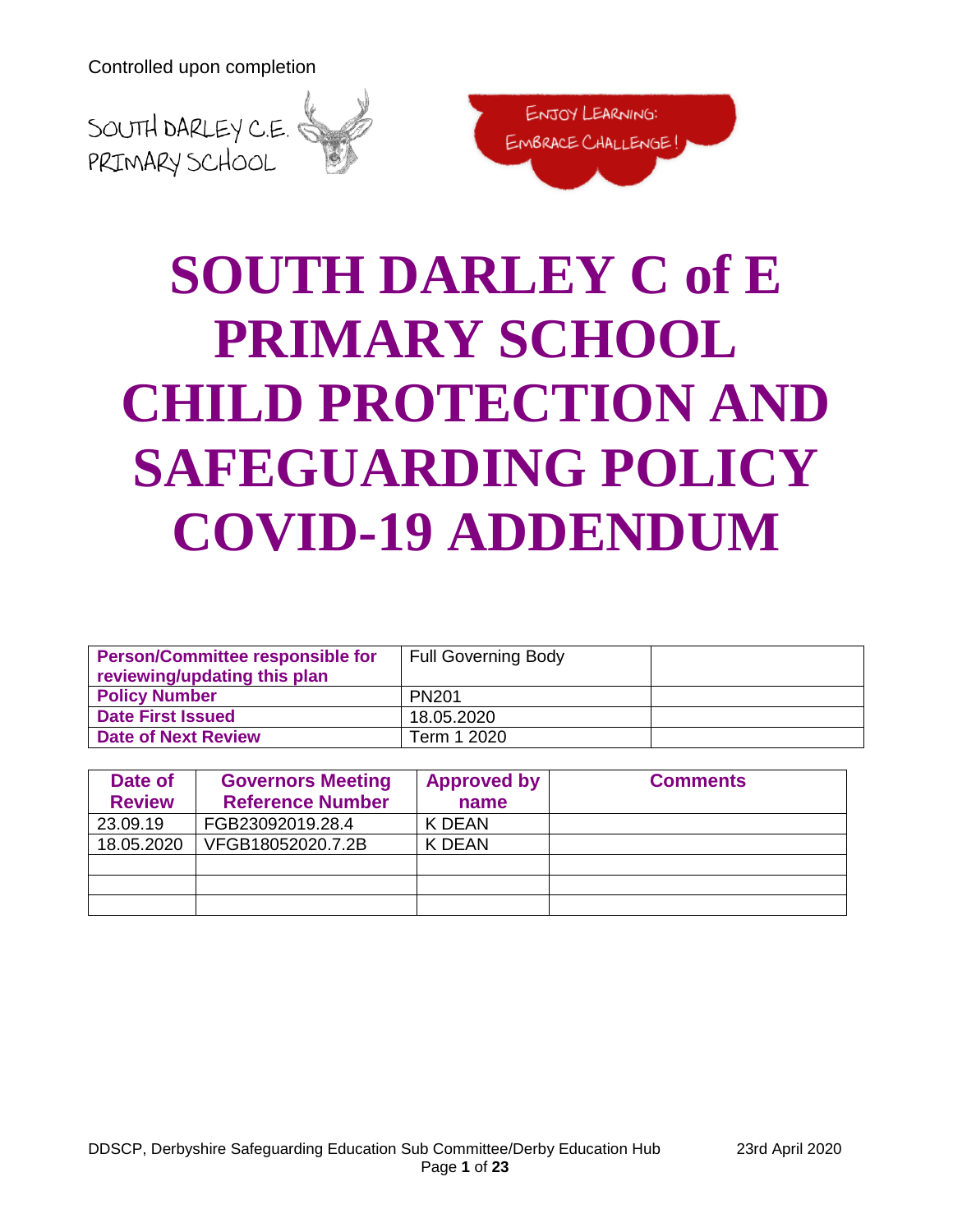# **Education Child Protection/Safeguarding Template Policy**

#### **Template Addendum: Summary of any key COVID-19 Mitigation Planning, safeguarding and child protection changes**

This template addendum has been developed by the Derby and Derbyshire Safeguarding Children Partnership (DDSCP), in particular its two sub-groups (the Derby Education Hub and Derbyshire Safeguarding Education Sub Committee) to support schools to maintain and appropriately adapt their safeguarding roles and responsibilities.

It must be tailored for the individual setting, and suit the individual circumstances of the education setting/school/college e.g. you can add in any additional guidance and/or Risk Assessment templates you may have been required to develop. You should include it with the existing setting's safeguarding and child protection policy, which it does not replace. You must make it available on your setting's website.

Schools/colleges should continue to follow their local procedures and continue to use the existing safeguarding mechanisms in place; both, in their setting and those set out by the Local Authority.

All education settings need to be familiar with updated Government COVID-19 Guidance as and when this is published. See [Coronavirus \(COVID-19\): guidance for](https://www.gov.uk/government/collections/coronavirus-covid-19-guidance-for-schools-and-other-educational-settings) schools and other [educational settings](https://www.gov.uk/government/collections/coronavirus-covid-19-guidance-for-schools-and-other-educational-settings)

This addendum should also reflect any updated advice from Derby and Derbyshire Safeguarding Children Partnership and from the Local Authority (for example: about children with Education, Health and Care (EHC) plans, the Local Authority Designated Officer and Children's Social Care, Reporting Mechanisms, Referral Thresholds and Children in Need).

Derbyshire Schools Net is the current primary source of obtaining this information and any changes: <https://schoolsnet.derbyshire.gov.uk/home.aspx>

Following the introduction of the Coronavirus Act, the Derby and Derbyshire Safeguarding Children Partnership has access to additional COVID Standalone Resources <https://www.proceduresonline.com/resources/covid19/> which contain relevant changes and information as they relate to key procedures. This information should NOT be used as a substitute for local directives and practitioners (regardless of setting) should contact their line manager for their organisation's latest guidance.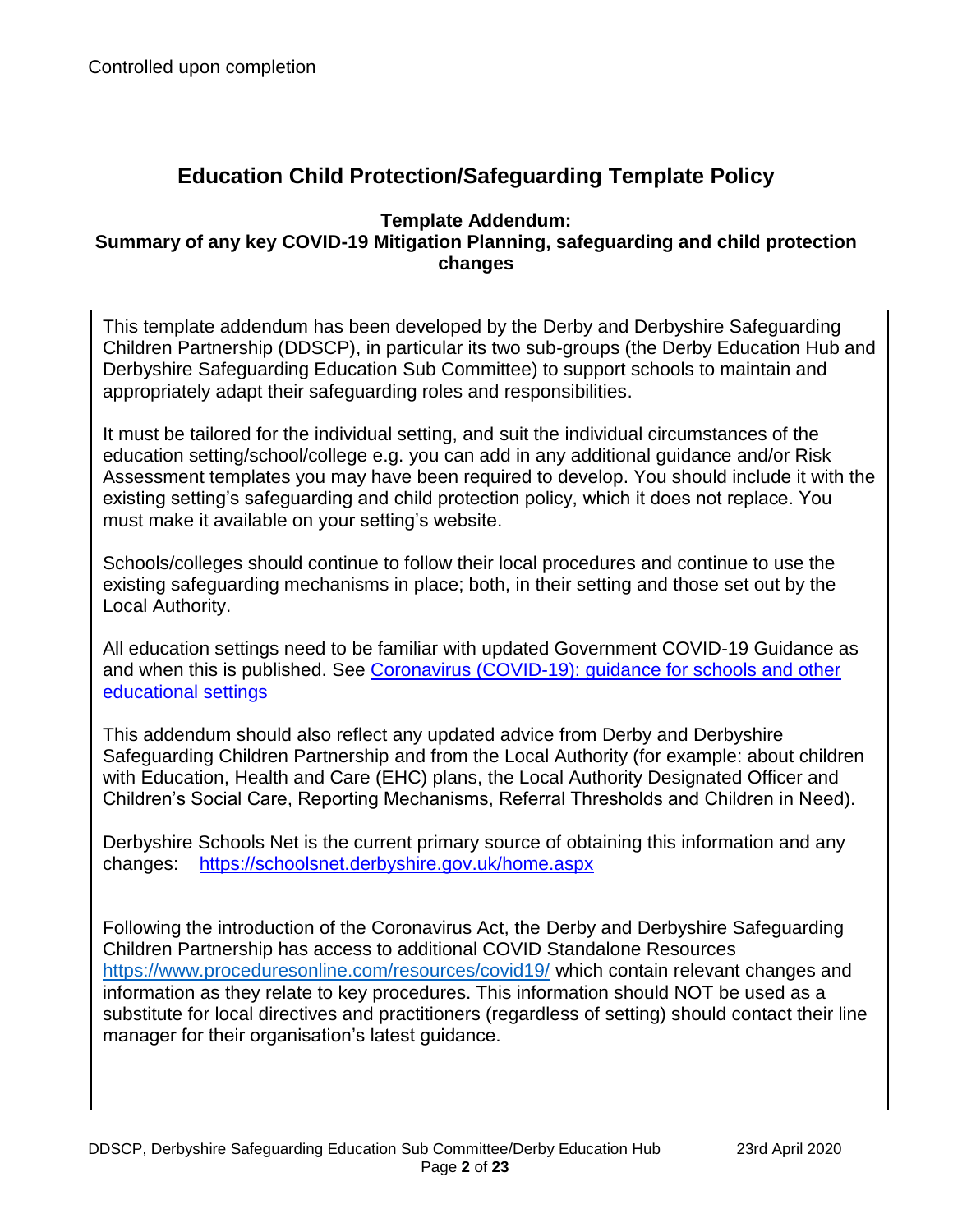#### **Name of school/college: White Peak Federation/South Darley Primary School/Elton Primary School/Flagg Nursery**

**Author/s of addendum:** 

#### **Addendum approved by:**

| <b>Name</b> | <b>Role</b>        | <b>Date</b> |
|-------------|--------------------|-------------|
| Wilde<br>D. | <b>Headteacher</b> | 01.05.2020  |
|             |                    |             |
|             |                    |             |

| Date addendum published by the setting and | 18.05.2020 |
|--------------------------------------------|------------|
| made available on the website              |            |

#### **Addendum review dates and changes**

| <b>Review</b><br>date | By whom | <b>Summary of changes made</b> | <b>Date</b><br>implemented |
|-----------------------|---------|--------------------------------|----------------------------|
|                       |         |                                |                            |
|                       |         |                                |                            |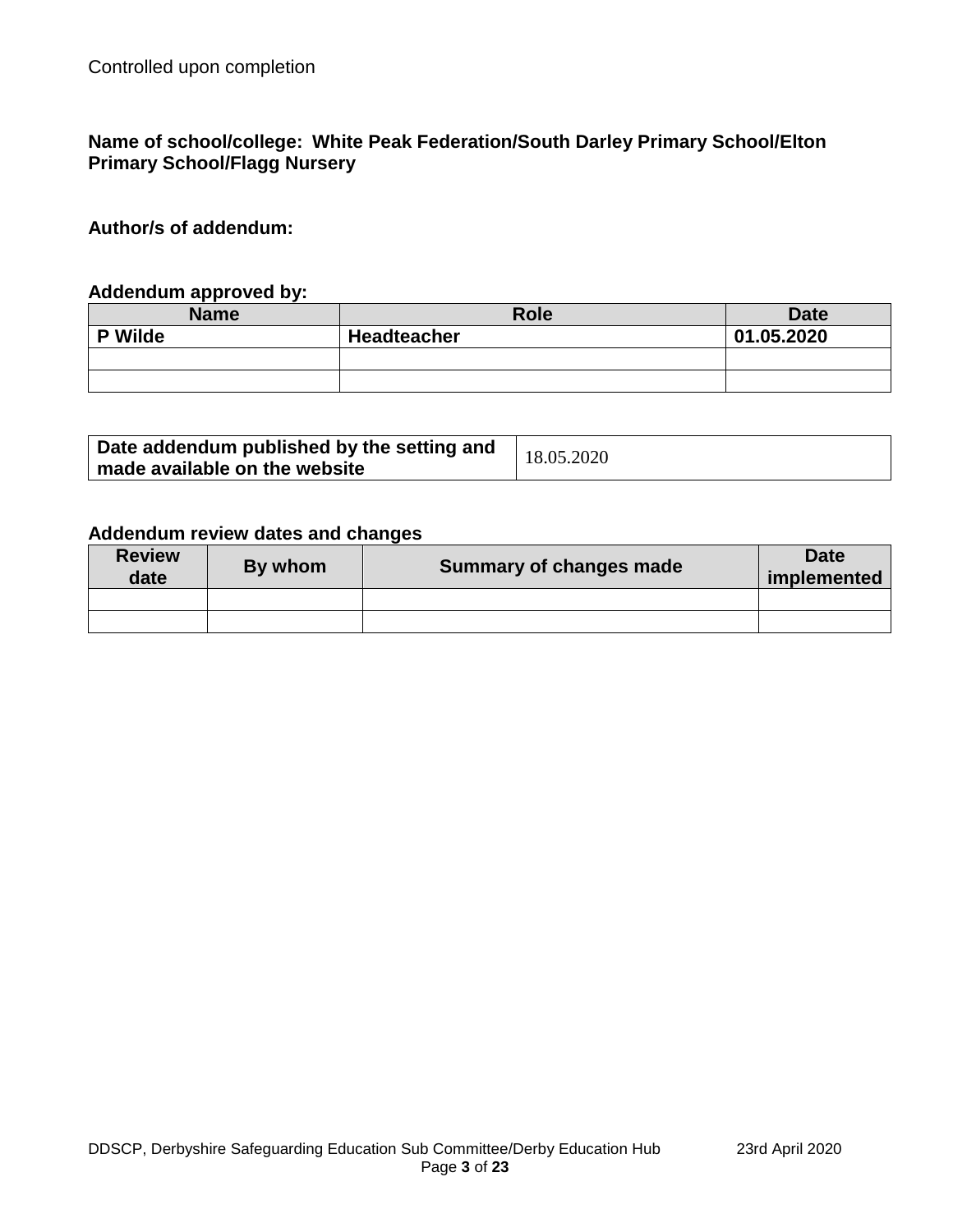# **Addendum Contents**

|                |                                                              | Page<br>(Amend when completed) |
|----------------|--------------------------------------------------------------|--------------------------------|
|                | Important contacts                                           | 4                              |
| 1              | Context                                                      | 5                              |
| $\overline{2}$ | Scope and definitions                                        | 5                              |
| 3              | Core safeguarding principles                                 | 6                              |
| 4              | Reporting concerns                                           | 7                              |
| 5              | Designated Safeguarding Lead (and deputy) arrangements       | 8                              |
| 6              | Working with other agencies                                  | 9                              |
| 7              | Monitoring attendance                                        | 12                             |
| 8              | Safeguarding for children not attending school               | 13                             |
| 9              | Children attending other settings                            | 13                             |
| 10             | Safeguarding other children                                  | 14                             |
| 11             | Peer on peer abuse                                           | 14                             |
| 12             | Online safety                                                | 15                             |
| 13             | Mental health and well-being                                 | 16                             |
| 14             | Domestic abuse                                               | 18                             |
| 15             | Staff recruitment, movement of staff, training and induction | 19                             |
| 16             | Keeping records of who's on site                             | 21                             |
| 17             | Concerns about a staff member or volunteer                   | 21                             |
| 18             | Monitoring arrangements                                      | 22                             |
| 19             | Links with other policies                                    | 22                             |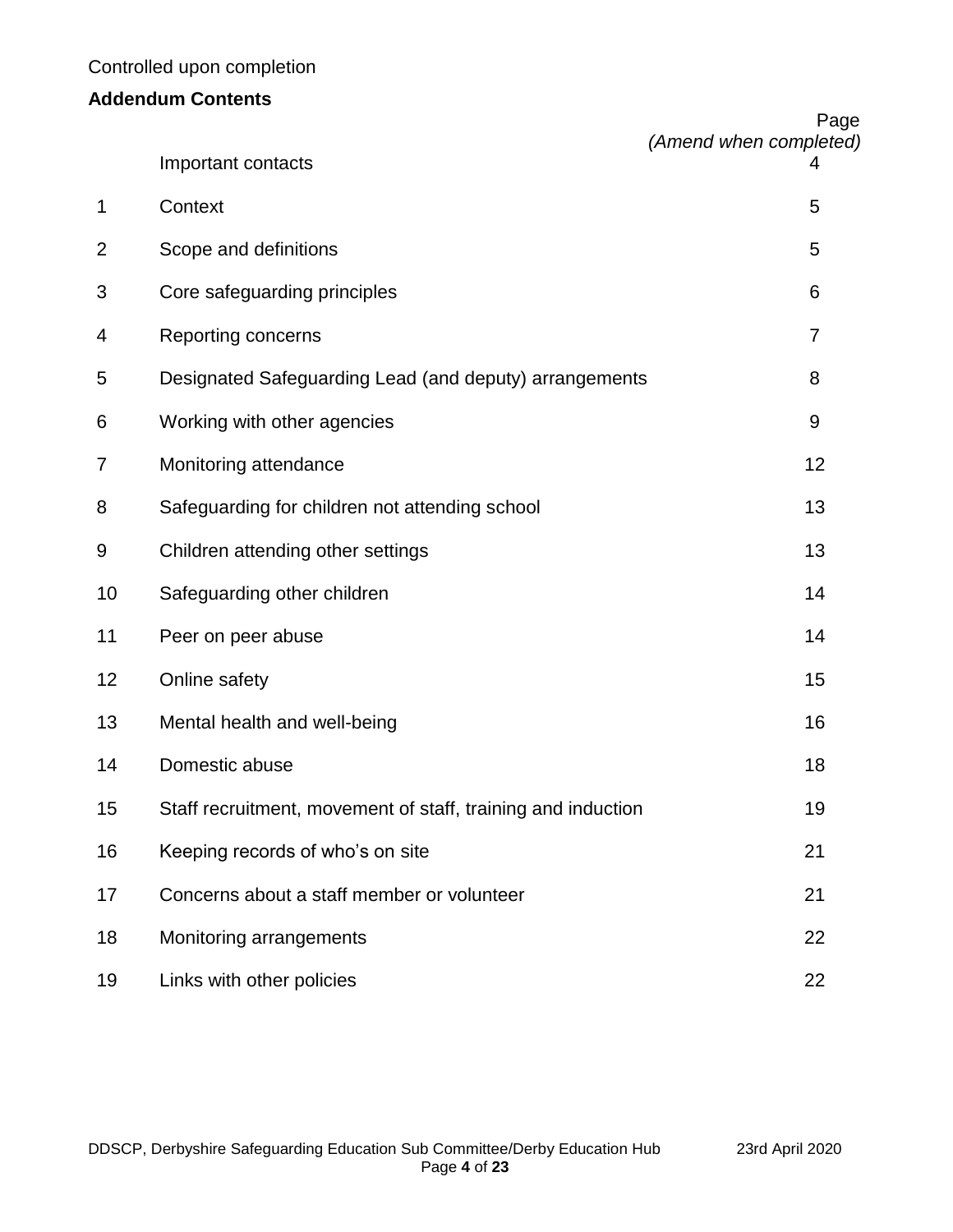# **Key Contacts during COVID-19 Arrangements**

| <b>Role</b>                                                                                                                                                                                                    | <b>Name</b>                                            | <b>Contact details</b>                                                                                                                                                                |
|----------------------------------------------------------------------------------------------------------------------------------------------------------------------------------------------------------------|--------------------------------------------------------|---------------------------------------------------------------------------------------------------------------------------------------------------------------------------------------|
| Designated<br>Safeguarding Lead<br>(DSL)                                                                                                                                                                       | S Slack<br>S Brown<br>J Gill<br>I Cooper<br>H Woodruff | headteacher@winster.derbyshire.sch.uk<br>office@winster.derbyshire.sch.uk<br>office@southdarley.derbyshire.sch.uk<br>office@elton.derbyshire.sch.uk<br>office@elton.derbyshire.sch.uk |
| Deputy DSL(s)                                                                                                                                                                                                  |                                                        |                                                                                                                                                                                       |
| Insert and adapt the above if you are sharing DSLs or Deputy DSLs with another school/<br>college when your own are not available eg- remote working plans for those with<br>safeguarding roles in the setting |                                                        |                                                                                                                                                                                       |
| Other contactable<br>DSL(s) and/or deputy<br>$DSL(s)$ :                                                                                                                                                        | P Hunter<br>P Wilde                                    | headteacher@elton.derbyshire.sch.uk<br>headteacher@southdarley.derbyshire.sch.uk                                                                                                      |
| <b>DSL</b> at<br>(school/college<br>name)<br>Deputy DSL at<br>$\bullet$<br>(school/college<br>name)                                                                                                            | <b>Elton Primary</b><br>School                         | office@elton.derbyshire.sch.uk                                                                                                                                                        |
| Designated member of<br>Senior Leadership<br>Team if DSL (and<br>deputy) cannot be on<br>site                                                                                                                  | C Kennedy                                              | headteacher@monyash.derbyshire.sch.uk                                                                                                                                                 |
| Headteacher/Principal                                                                                                                                                                                          | S Slack<br>S Brown<br>P Wilde                          | headteacher@winster.derbyshire.sch.uk<br>headteacher@flagg.derbyshire.sch.uk<br>headteacher@southdarley.derbyshire.sch.uk                                                             |
| Chair of<br>Governors/Trustees                                                                                                                                                                                 |                                                        |                                                                                                                                                                                       |
| Designated<br>Governor/Trustee:                                                                                                                                                                                |                                                        |                                                                                                                                                                                       |

#### **Contact details for all other key safeguarding agencies are as noted in the school/college safeguarding/child protection policy 2019/20**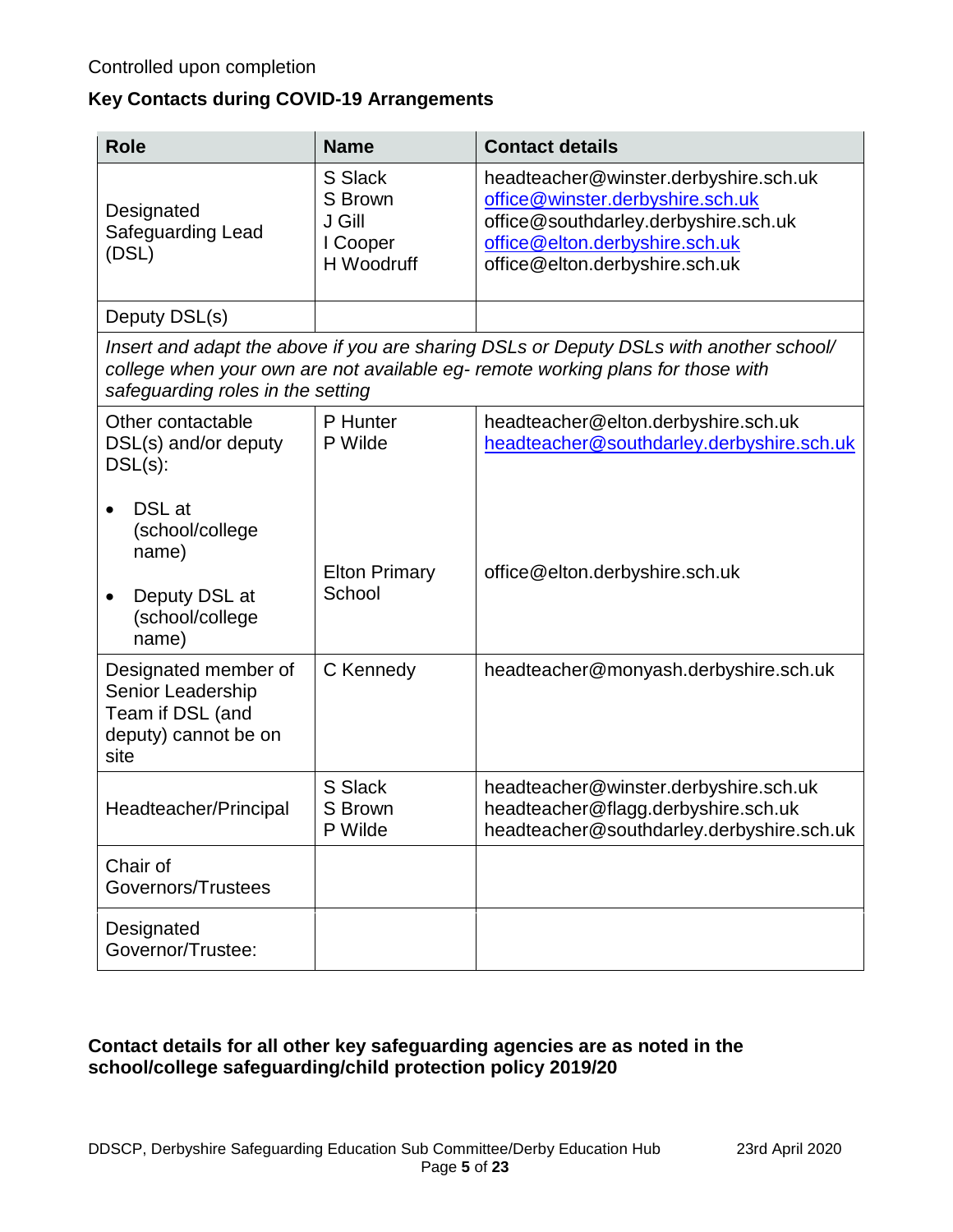### **1. Context**

From 20<sup>th</sup> March 2020 parents were asked by the Government to keep their children at home, wherever possible, and for schools to remain open only for those children of workers critical to the COVID-19 response who absolutely need to attend.

Schools, Colleges and all Childcare Providers were also asked to provide care for a limited number of children; this covered, children who are vulnerable, as well as those children whose parents are critical to the COVID-19 response and cannot be safely cared for at home.

The School acknowledges the importance of remaining a safe place for children; however, the fewer children making the journey to school, and the fewer children in educational settings, will protect the NHS and save lives by reducing the risks of spreading the virus.

This addendum of the School Safeguarding/Child Protection Policy contains details of our individual safeguarding arrangements during our continued opening/school closure.

#### **2. Scope and Definitions**

This addendum applies during the period of school closure due to COVID-19, and reflects updated advice from our local safeguarding partners Derby and Derbyshire Safeguarding Children Partnership (Derbyshire County Council, Derby City Council, Derby and Derbyshire Clinical Commissioning Group, Tameside and Glossop Clinical Commissioning Group and Derbyshire Constabulary).

It sets out changes to our normal Safeguarding/Child Protection Policy in light of the Department for Education's Guidance collection for [Coronavirus \(COVID-19\): guidance for](https://www.gov.uk/government/collections/coronavirus-covid-19-guidance-for-schools-and-other-educational-settings)  [schools and other educational settings,](https://www.gov.uk/government/collections/coronavirus-covid-19-guidance-for-schools-and-other-educational-settings) and specifically Coronavirus: safeguarding in schools, [colleges and other providers.](https://www.gov.uk/government/publications/covid-19-safeguarding-in-schools-colleges-and-other-providers)

#### **Vulnerable Children**

Unless covered here, our normal Child Protection Policy continues to apply.

The Department for Education's (DfE's) Coronavirus (COVID-19): guidance on vulnerable [children and young people](https://www.gov.uk/government/publications/coronavirus-covid-19-guidance-on-vulnerable-children-and-young-people/coronavirus-covid-19-guidance-on-vulnerable-children-and-young-people) defines 'Vulnerable Children' as those who:

- a. Have a Social Worker, this includes children who
	- Have a Child Protection Plan
	- Are looked after by the Local Authority
	- Have been assessed as being in need or otherwise meet the definition in Section 17 of the Children Act 1989
- b. Children and young people up to the age of 25 with Education, Health and Care (EHC) Plans.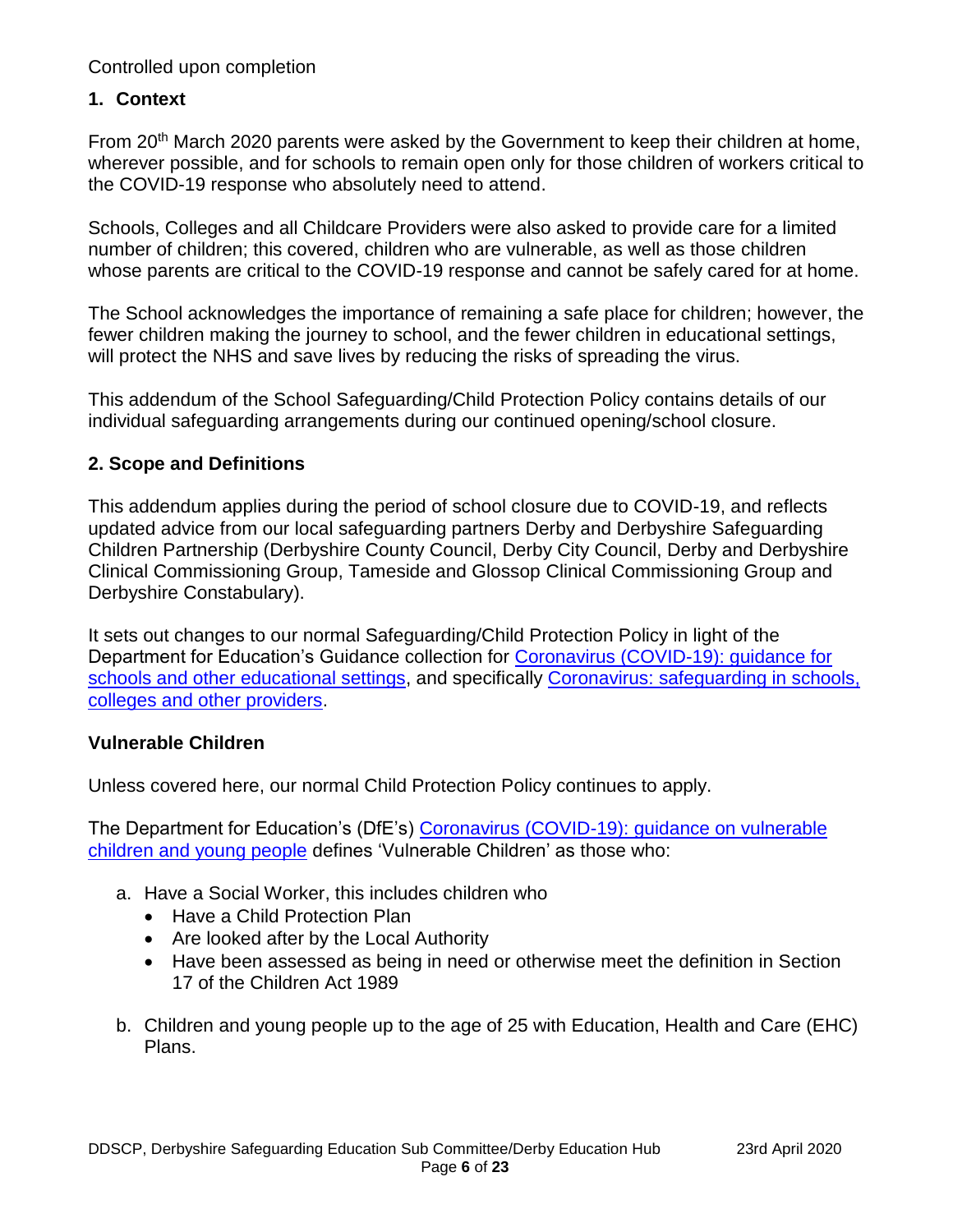Those with an EHC plan will be risk-assessed by the School in consultation with the Local Authority (LA) and parents, to decide whether they need to continue to be offered a School/College place in order to meet their needs; or, whether they can safely have their needs met at home. This could include, if necessary, carers, therapists or clinicians visiting the home to provide any essential services. Many children and young people with EHC plans can safely remain at home.

The School will continue to work with, and support children's Social Workers to help protect vulnerable children. This includes working with and supporting children's Social Workers and the Local Authority Virtual School Head (VSH) for Looked-After and previously Looked-After children. The lead person for this will be the Headteacher of each location.

There is an expectation that vulnerable children who have a Social Worker will attend an education setting, so long as they do not have significant underlying health conditions that put them at risk. In circumstances where a parent/carer does not want to bring their child to an education setting, and their child is considered vulnerable, the Social Worker and the School will explore the reasons for this directly with the parent/carer.

Where parents are concerned about the risk of the child contracting COVID-19, the School or the Social Worker will talk through these anxieties with the parent/carer following the advice set out by Public Health England.

The School will encourage our vulnerable children and young people to attend School, including remotely if needed.

# **Support for children who are not 'Vulnerable' but where there are concerns**

Senior Leaders in the School, especially the Designated Safeguarding Lead (and Deputy), are aware of who our most vulnerable children are. They also have the flexibility to offer a place to those who do not meet the Department for Education's definition of 'Vulnerable' but where the School has concerns. For example, children who are receiving support though Early Help processes, on the edge of receiving Children's Social Care support or those who have had recent Social Worker involvement.

If these children will not be attending school a Contact Plan will put in place, as explained in Section 8 below.

# **3. Core Safeguarding Principles**

We will still have regard to the statutory Safeguarding Guidance, Keeping Children Safe in [Education](https://www.gov.uk/government/publications/keeping-children-safe-in-education--2) and relevant Government Coronavirus Guidance such as [Coronavirus:](https://www.gov.uk/government/publications/covid-19-safeguarding-in-schools-colleges-and-other-providers/coronavirus-covid-19-safeguarding-in-schools-colleges-and-other-providers)  [safeguarding in schools, colleges and other providers](https://www.gov.uk/government/publications/covid-19-safeguarding-in-schools-colleges-and-other-providers/coronavirus-covid-19-safeguarding-in-schools-colleges-and-other-providers) to ensure we keep children safe.

Although we are operating in a different way to normal, we are still following these important safeguarding principles:

The best interests of children must always continue to come first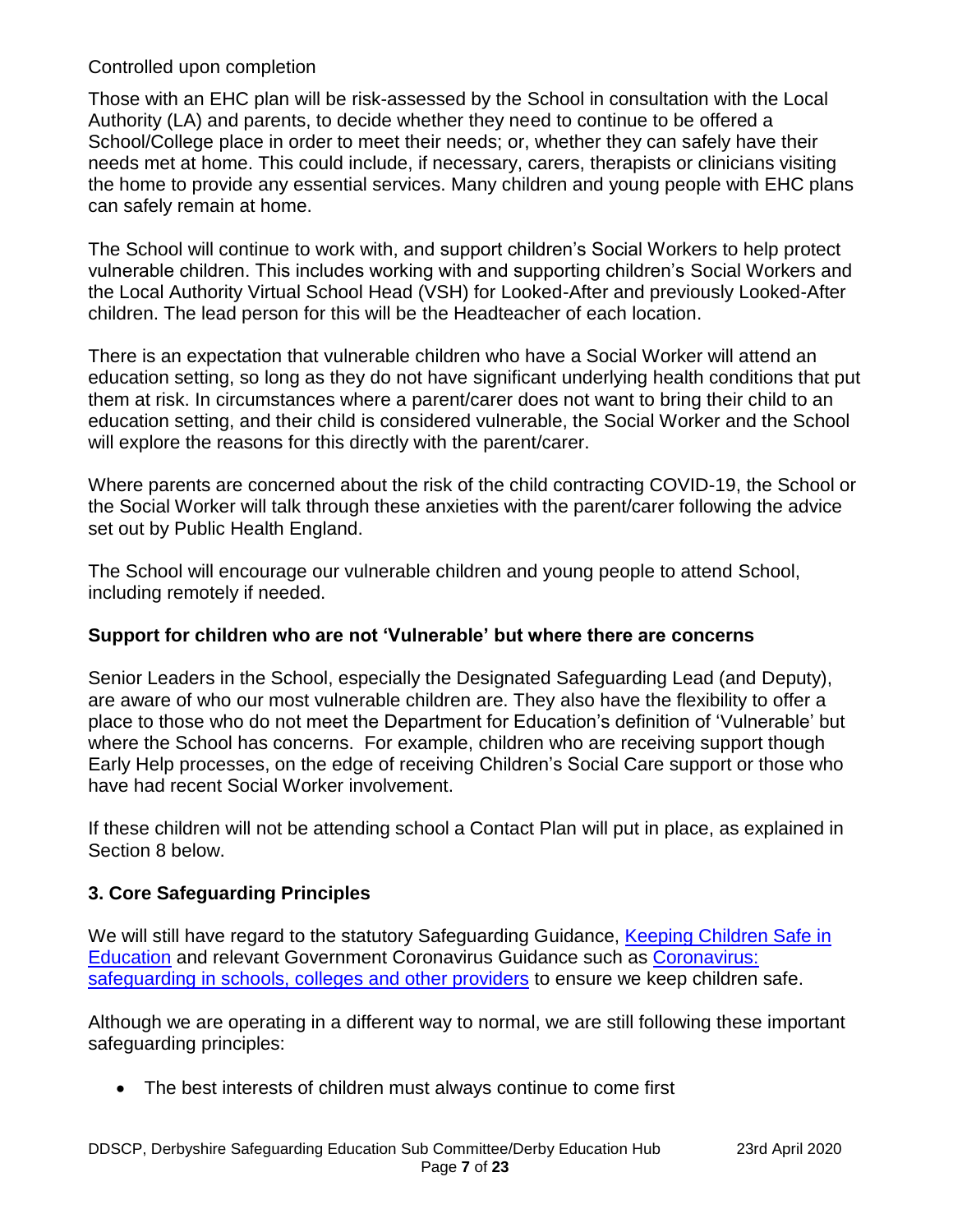- If anyone has a safeguarding concern about any child, they should continue to act on it immediately
- A Designated Safeguarding Lead (DSL) or Deputy should be available at all times (see Section 4 for details of our arrangements)
- It is essential that unsuitable people are not allowed to enter the children's/education workforce and/or gain access to children
- Children should continue to be protected when they are online

The School will, as far as is reasonably possible, take a whole institution approach to Safeguarding. This will allow us to ensure that any new policies and processes in response to COVID-19 are not weakening our approach to Safeguarding or undermining the School Child Protection Policy.

# **4. Reporting Concerns**

# **All staff and volunteers must continue to act on any concerns they have about a child immediately. It is still vitally important to do this.**

All staff will continue to work with the children's Social Workers, where they have one, to help protect vulnerable children.

It is vitally important that we continue to work together and share relevant safeguarding information to keep children safe

# **Contacts and Referrals**

If you are concerned about the welfare of a child or young person or are worried they are being abused, you can make a referral to Children's Social Care. Wherever practicable, contact should be indirect, such as by telephone/video call or using the online referral form.

Unless there are serious concerns that a child is suffering or likely to suffer abuse and maltreatment, practitioners should use an Early Help Assessment to start the process of understanding the needs and strengths of the child and the parent/carers.

Professional judgements about visiting children and families to complete children in need assessments will balance considerations about:

- Risks to children and young people
- Risks to families
- Risks to the workforce

Social Workers and their managers will be making professional judgements of risk in each case and decide what form of contact a family may need to have by agencies (including the social worker) in order to ensure the safety of children and young people. There are many ways to keep in touch with a child, young person or family without physical face-to-face contact.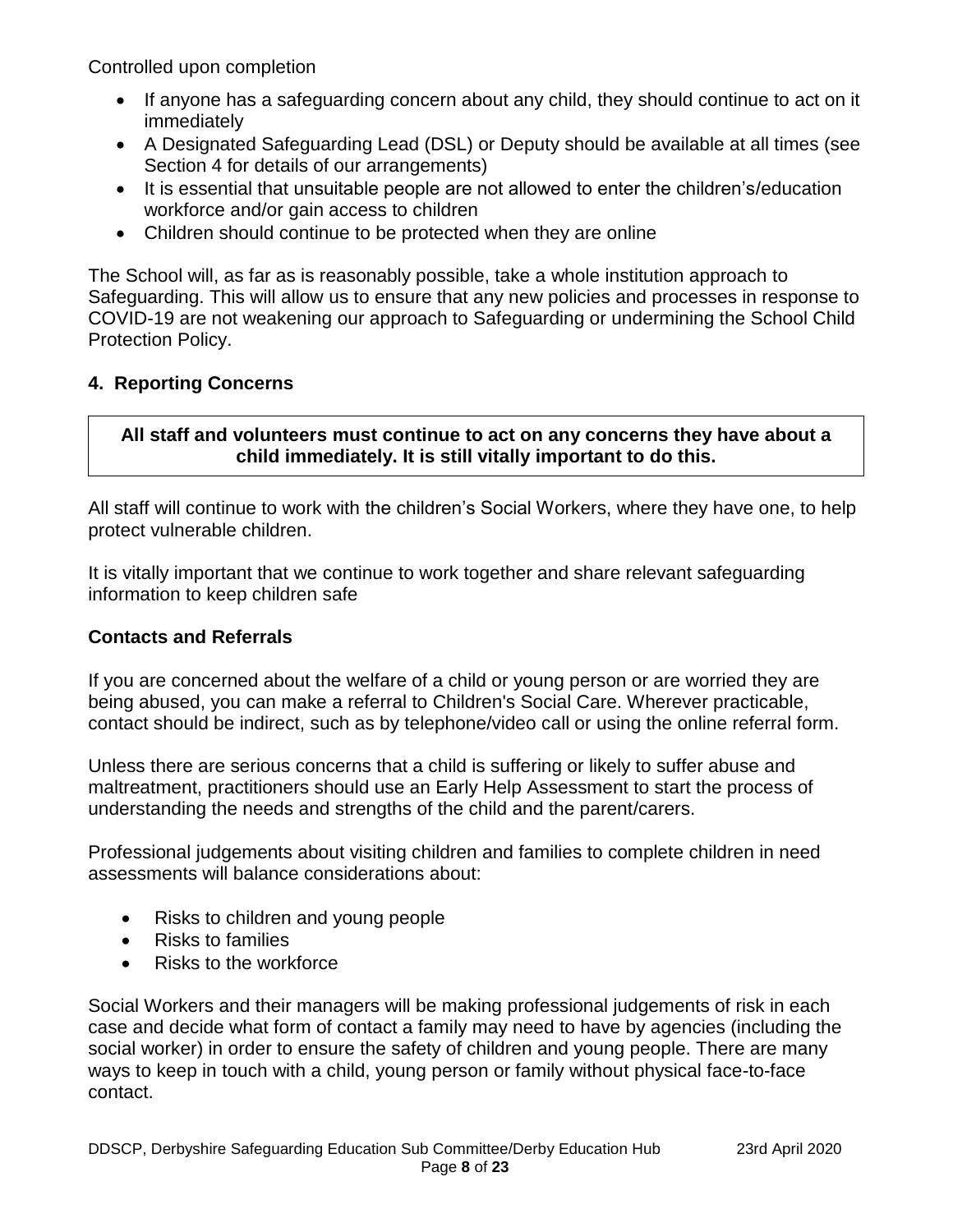There are circumstances where it will be necessary for social workers and other staff/agencies professionals to visit children in person. Where face to face contact is deemed necessary, practitioners should take account of Public Health England (PHE) advice on social distancing and minimising the spread of infection to keep safe both themselves and the family they are visiting.

## **Strategy Discussions**

Strategy discussions should be held by virtual means in order to co-operate with social distancing guidance requirements. The purpose of the strategy discussion/meeting is to determine the child's welfare and plan rapid future action if there is reasonable cause to suspect the child is suffering, or is likely to suffer, Significant Harm.

### **Child Protection Section 47 Enquiries**

Preparation for carrying out a Section 47 enquiry should include specific measures to see or speak to the child in line with local safeguarding procedures.

Children and families may feel anxious about infection risks. Where this anxiety is present and families are reluctant to engage with Social Workers, Social Workers and other agency professionals should make contact with families and explain why it is essential that they have access to the home, or to see and speak to the children, to ensure they are safe and well. This need not always be through a face to face visit, but should be sufficient to reassure key professionals that the child is not currently at risk of harm.

There may, of course, be other reasons why families may refuse access and where they do and there is a risk to the life of the child or a likelihood of immediate serious harm, Local Authorities should follow the immediate protection procedures set out in Working Together to Safeguard Children.

The management of risk should be recorded in line with the organisations Risk Mitigation plan for COVID-19.

**For the latest updates on the latest position on referring in, CiN and Early Help, Core Group/TAF meetings for Derby City and Derbyshire, we will regularly visit the DDSCP website:** <https://www.ddscp.org.uk/>

# **5. Designated Safeguarding Lead (and Deputy) Arrangements**

The School will aim to have a trained DSL or Deputy DSL on site wherever possible.

Details of all Important Contacts are listed in the 'Important Contacts' section on Page 4 of this Addendum.

)

 If the School DSL (or Deputy) cannot be in the School, arrangements will be made to contact them remotely. See Important Contacts on Page 4.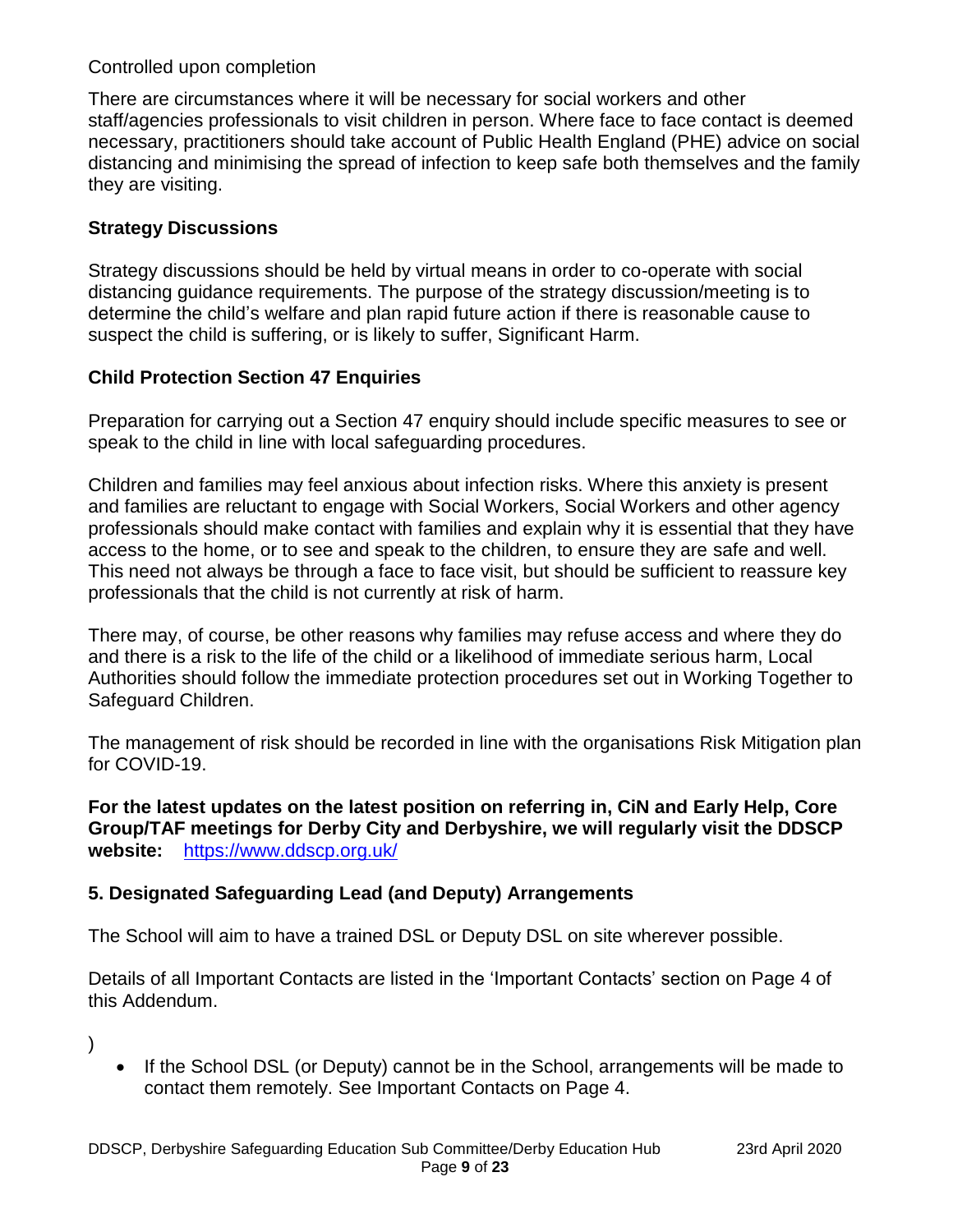- If the School DSL (or Deputy) is unavailable, a DSL will be shared with with *Flagg Nursery Elton Primary School, South Darley Primary School and Winster Primary School.* Their DSL/Deputy contact details are located on the Important Contacts, on Page 4.
- All School staff and volunteers will be kept informed as to who will be the DSL (or Deputy) on any given day, and how to contact them.
- The School will ensure that DSLs (and deputies), wherever their location, know who the most vulnerable children in our School are.
- On occasions where there is no DSL or Deputy available on site, a Senior Lead from the School will take responsibility for co-ordinating Safeguarding. This will be Collette Kennedy. Their contact details are located in Important Contacts, Page 4.
- The Senior Lead will be responsible for liaising with the off-site DSL (or Deputy) to ensure they (the Senior Lead) can:
	- o Identify the most vulnerable children in school
	- $\circ$  Update and manage access to Child Protection files, where necessary
	- o Liaise with children's Social Workers where they need access to children in need and/or to carry out statutory assessments

The School acknowledges that opportunities for DSL training is very unlikely to take place during this period; the DDSCP Safeguarding face to face training events have been cancelled up until the end of May (this will be the subject of review). However, the option of online training will be explored, there are some e-learning opportunities and podcasts on the DDSCP website [training pages.](https://www.ddscp.org.uk/training/)

As outlined in the DfE Guidance (Coronavirus (COVID-19): safeguarding in schools, colleges and other providers); for the period COVID-19 measures are in place, a DSL (or Deputy) who has been trained will continue to be classed as a trained DSL (or Deputy) even if they are unable to undertake their refresher training.

Our School like others nationwide faces unique challenges at this time. Where reasonably possible, the DSL (or Deputy) will consider these challenges in a child protection context.

# **6. Working with Other Agencies**

The School will continue to work with Children's Social Care and with Virtual School Heads for Looked-After and previously Looked-After Children.

The School will continue to update this Addendum as/when necessary, to reflect any updated guidance from:

- Our Local Safeguarding Partners
- The Local Authority about children with Education, Health and Care (EHC) plans, the Local Authority Designated Officer and Children's Social Care, Reporting Mechanisms, Referral Thresholds and Children in Need

The following guidance is currently in place: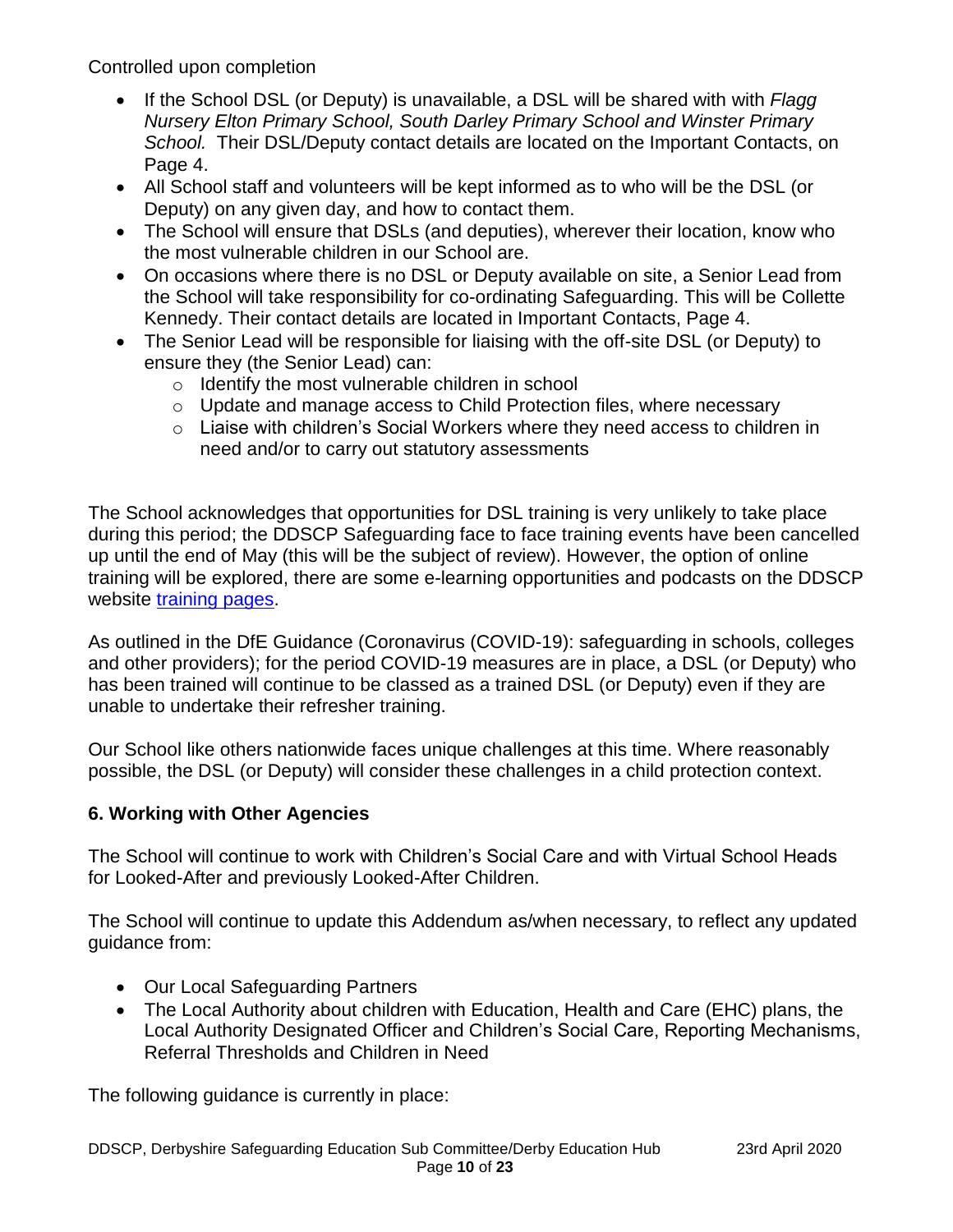#### **Multi-Agency Safeguarding Meetings (updated Information published on 25/03/2020)**

As from the 18<sup>th</sup> March all meetings (for example: Looked After Reviews, Child Protection Conferences, Children in Need Reviews) will take place virtually and no face to face conference/meetings will currently take place.

All attendees of meetings will be notified of how they will contribute the meeting and the School will take steps to ensure that they are able to comply with these arrangements.

As there will be delays in circulating the records of such meetings, the School representative will take notes of recommended actions.

For these statutory meetings to go ahead it is equally important that all professionals and especially the allocated Social Workers provide updated reports, care plans and review of arrangements, to these meetings. The School will ensure this is a priority. All reports will be emailed using the current arrangements for these meetings taking place.

For Initial Child Protection Case Conferences and Review Conferences, partners will be expected to be available so that the Child Protection Managers (CPMs) can call them to discuss the children and issues of risk, enabling partners to contribute to the plan that the CPM will build based on information shared from all parties.

#### **Derbyshire Community Response Unit**

As people become ill with COVID-19 and need to self-isolate their personal circumstances may mean they need some additional help.

The Community Response Unit (CRU) is for people who have no one else to support them. The CRU will be helping people to access food banks or shopping depending on their financial resources; they will help people access support for prescriptions; they will be signposting people to financial advice; and will be offering support for those in social isolation such as telephone befriending. This will be delivered by the Community and Voluntary Sector (CVS).

As CRU requests for help are triaged, if any children are identified as being vulnerable the CRU hub will liaise directly with Children's 'Starting Point' to support the triage of the children's needs.

The CRU is not a service as such it is an enabler to help people who have no other support to be able to access local support through the CVS network. The CRU has linked up with District/Borough Councils, locality CVS's and key voluntary sector organisations who are coordinating voluntary support within communities.

Anyone who requires support can use the online form:

[https://www.derbyshire.gov.uk/social-health/health-and-wellbeing/health-protection/disease](https://www.derbyshire.gov.uk/social-health/health-and-wellbeing/health-protection/disease-control/coronavirus/community-response-unit/if-you-need-help/if-you-need-help.aspx)[control/coronavirus/community-response-unit/if-you-need-help/if-you-need-help.aspx](https://www.derbyshire.gov.uk/social-health/health-and-wellbeing/health-protection/disease-control/coronavirus/community-response-unit/if-you-need-help/if-you-need-help.aspx) or telephone 01629 535091.

DDSCP, Derbyshire Safeguarding Education Sub Committee/Derby Education Hub 23rd April 2020 Page **11** of **23**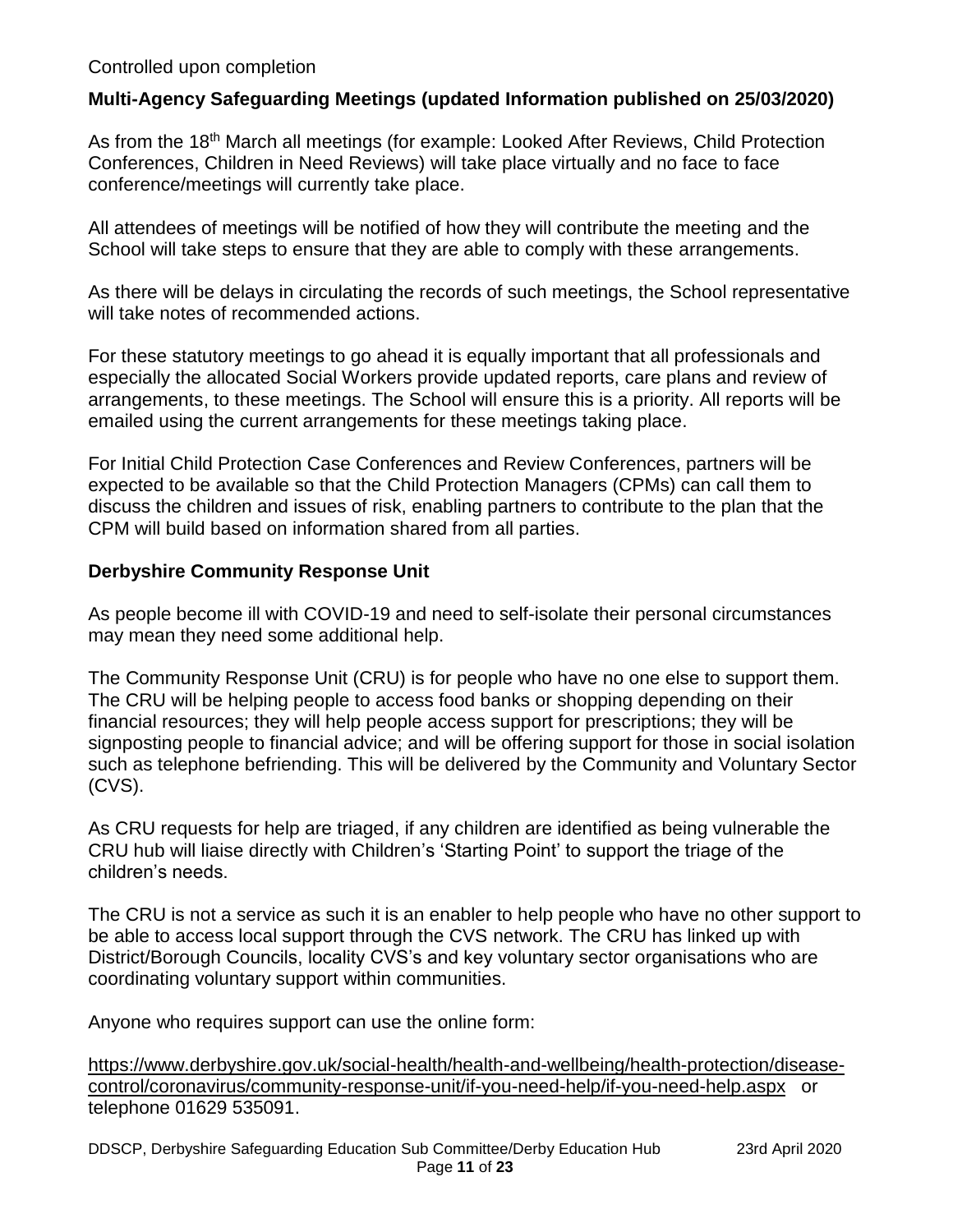# **Derbyshire Early Help in communities is supported by the Early Help Transition Team**

The Derbyshire Early Help Transition Team will continue to support partner agencies with information, advice and guidance in Early Help. We will stay in contact with our local teams who can assist us and early help, this includes:

- Collating a list of local voluntary services in each community; e.g. Foodbanks, CAB sessions and family support voluntary organisations.
- Contact details for a wide range of validated national organisations has been compiled for partners; including the full range of parenting support and mental health support services.
- Early Help Advisors continue to provide support for partners online and have produced bite size support sessions that partners can use online with children and families.
- Early Help Advisors maintain links with School Early Help leads.
- Children Centres: provide online support for 0-5 year olds and have posted on their Facebook pages updated information advice and guidance for parents including signposting to key support agencies.

# **Locality Early Help Teams (0-19yrs) Providing Targeted Support Including Childrens Centres**

The School will continue to make the appropriate referrals for targeted Early Help support for our children and families. The Locality Early Help teams are receiving referrals from Starting Point and these will be allocated at virtual VCM meetings. They will have close liaison with the Mental Health preventative services, and these teams are now completing Team Around the Family in a virtual meeting with families and professionals.

The School are aware that there is continued targeted Early Help across the County. Community based groups in centres and youth groups are now closed in accordance with COVID-19 guidance. Contact with Children, Young People and Families has therefore, moved to using technology to provide online contact e.g. Skype, WhatsApp or FaceTime and phone call support.

These practitioners have developed creative solutions to maintain engagement and also provide interactive resources for children and families to use. Regular appointments are made to continue the family support work and the video conferencing and FaceTime facilities enable a tour around the home to support with maintaining family routines.

Practitioners are converting many evidence based tools into online interactive resources and finding new ways to deliver programmes such as:

- ECAT: Every Child A Talker, speech and language development.
- School Readiness programmes
- Solihull Parenting Approach.
- Stronger Families Safer Children: Systemic approach.

DDSCP, Derbyshire Safeguarding Education Sub Committee/Derby Education Hub 23rd April 2020 A range of Mental Health resources have been made available to the Early Help teams to provide guidance to parents and carers on managing the anxiety and family dynamics of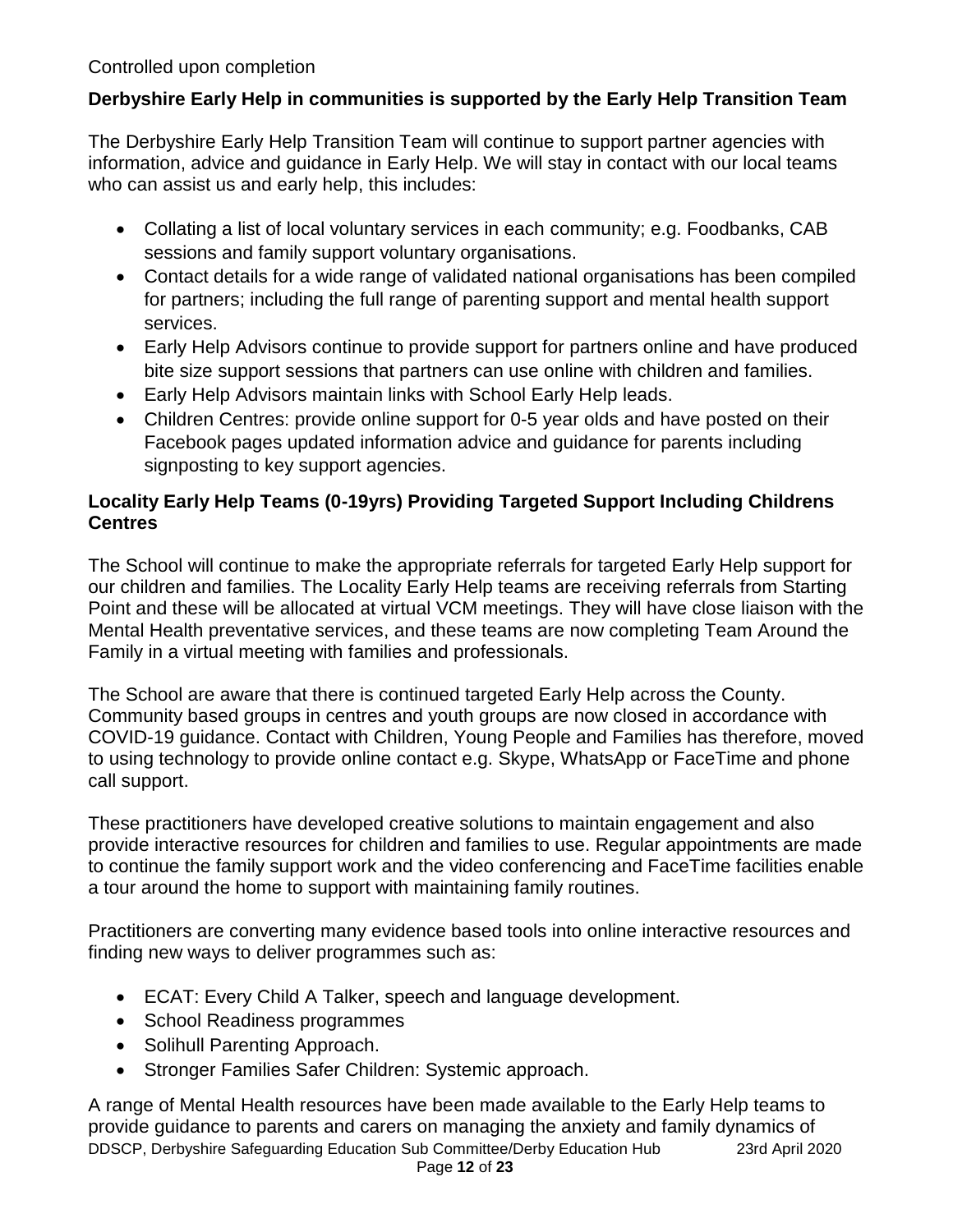social distancing and self-isolation. These resources will become good guides for practitioners and parents if families begin to experience inter-parental conflict or conflict with children.

Childrens Services has clear guidance on home visit arrangements and if a family does require home visits, then practitioners will undertake these where appropriate based on COVID-19 guidance at the time.

#### **Young Carers**

We are aware that vulnerable children as defined, include children who are young carers. Derbyshire Carers Association, commissioned via DCC, will be continuing to provide support for young carers and their families during the coronavirus pandemic. They will offer advice to any new referrals. 01773 833833 or email: [youngcarers@derbyshirecarers.co.uk](mailto:youngcarers@derbyshirecarers.co.uk)

We will support young carers to attend and stay in school where possible. We are aware that an extended period of time at home could increase the amount of caring the child is doing, impacting on them emotionally and physically.

#### **7. Monitoring attendance**

As most children will not be attending school during this period of School/College closure, we will not be completing our usual attendance registers or following our usual procedures to follow up on non-attendance.

The School and Social Workers will agree with parents/carers whether Children in Need should be attending School. The School will then follow up on any learner that they were expecting to attend, who does not. The School will also follow up with any parent or carer who has arranged care for their child(ren) and the child(ren) subsequently do not attend.

To support the above, the School will, when communicating with parents/carers, confirm emergency contact numbers are correct and ask for any additional emergency contact numbers where they are available.

In all circumstances where a vulnerable child does not take up their place at school, or discontinues, the School will notify their Social Worker.

In the case of vulnerable children sharing provision with other schools, the receiving school should have an arrangement in place on how best to share information and follow up with parents if there are any issues e.g. non-attendance.

The School will use the Department for Education's daily online attendance form to keep an accurate record of who is attending school.

In addition, all Derbyshire schools will provide lists of the vulnerable children who are attending the school to the Local Authority to help coordinate responses to vulnerable children as defined by the DfE guidance.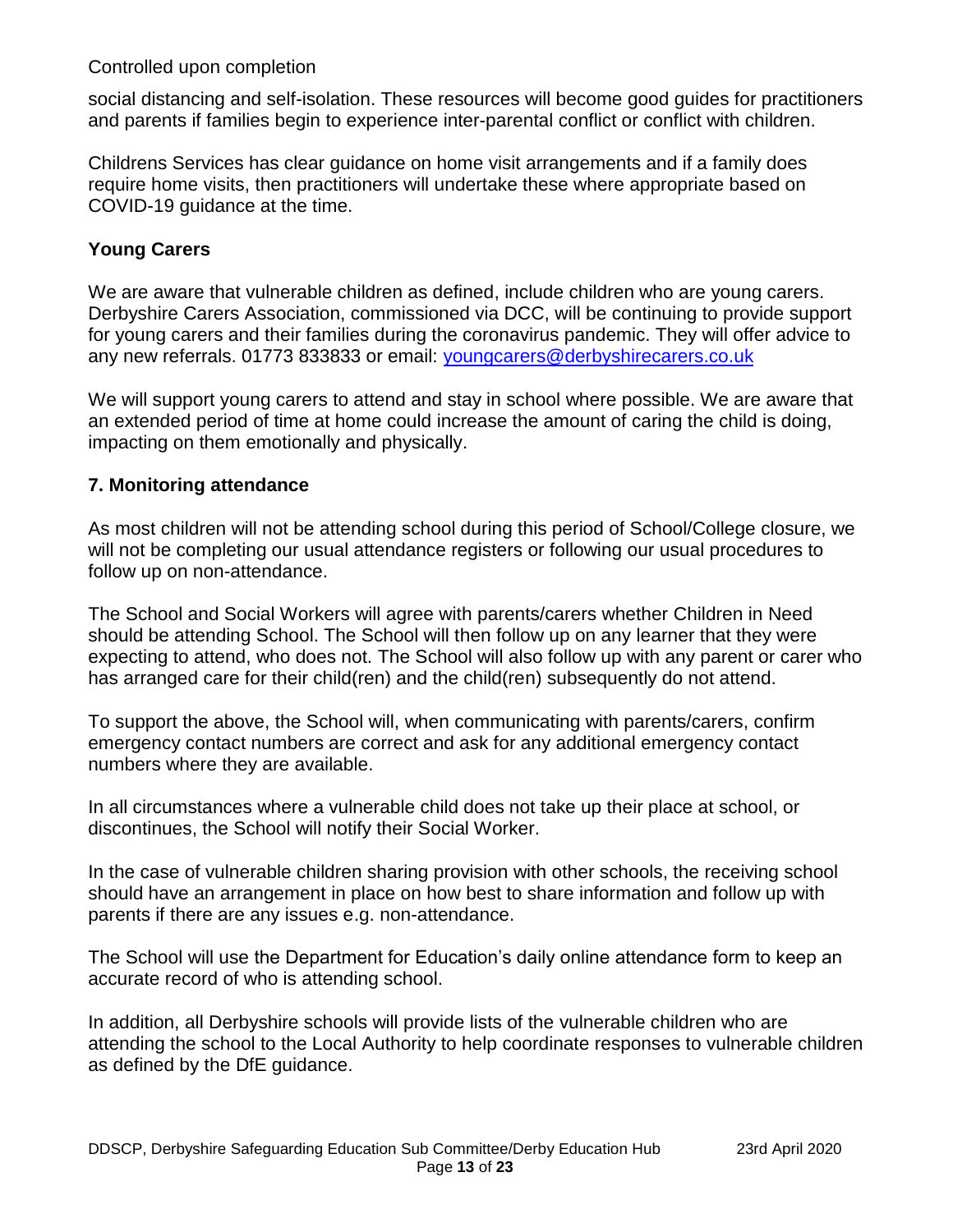As time moves on our ability to engage effectively with families in this way is improving and we will continue to make contact with our vulnerable children and with families regularly within the existing restrictions

The School will work within the social distancing advice the Local Authority has provided for children in school:

[https://schoolsnet.derbyshire.gov.uk/administration-services-and-support/coronavirus](https://schoolsnet.derbyshire.gov.uk/administration-services-and-support/coronavirus-information/information-and-advice-to-schools.aspx)[information/information-and-advice-to-schools.aspx](https://schoolsnet.derbyshire.gov.uk/administration-services-and-support/coronavirus-information/information-and-advice-to-schools.aspx)

# **8. Safeguarding for Children Not Attending School**

# **Contact Plans**

The School have contact plans for children with a Social Worker and children who they have safeguarding concerns about, for circumstances where:

- They won't be attending school (for example where the school, parent/carer and Social Worker, if relevant, have decided together that this wouldn't be in the child's best interests); or
- They would usually attend but have to self-isolate

These plans set out:

- How often the School will make contact
- Which staff member(s) will make contact
- How they will make contact

The School have agreed these plans with Children's Social Care where relevant, and will review them on a termly basis.

If the School are unable to make contact with the child(ren), we will follow the steps outlined in Children Missing in Education Policy.

#### **9. Children attending other settings**

Where children are temporarily required to attend another setting, the School will ensure the receiving School is provided with any relevant welfare and child protection information.

Wherever possible, the School DSL (or Deputy) and/or Special Educational Needs Coordinator (SENCO) will share, as applicable:

- The reason(s) why the child is considered vulnerable and any arrangements in place to support them
- The child's EHC plan, Child in Need Plan, Child Protection Plan or Personal Education Plan
- Details of the child's Social Worker
- Details of the Virtual School Head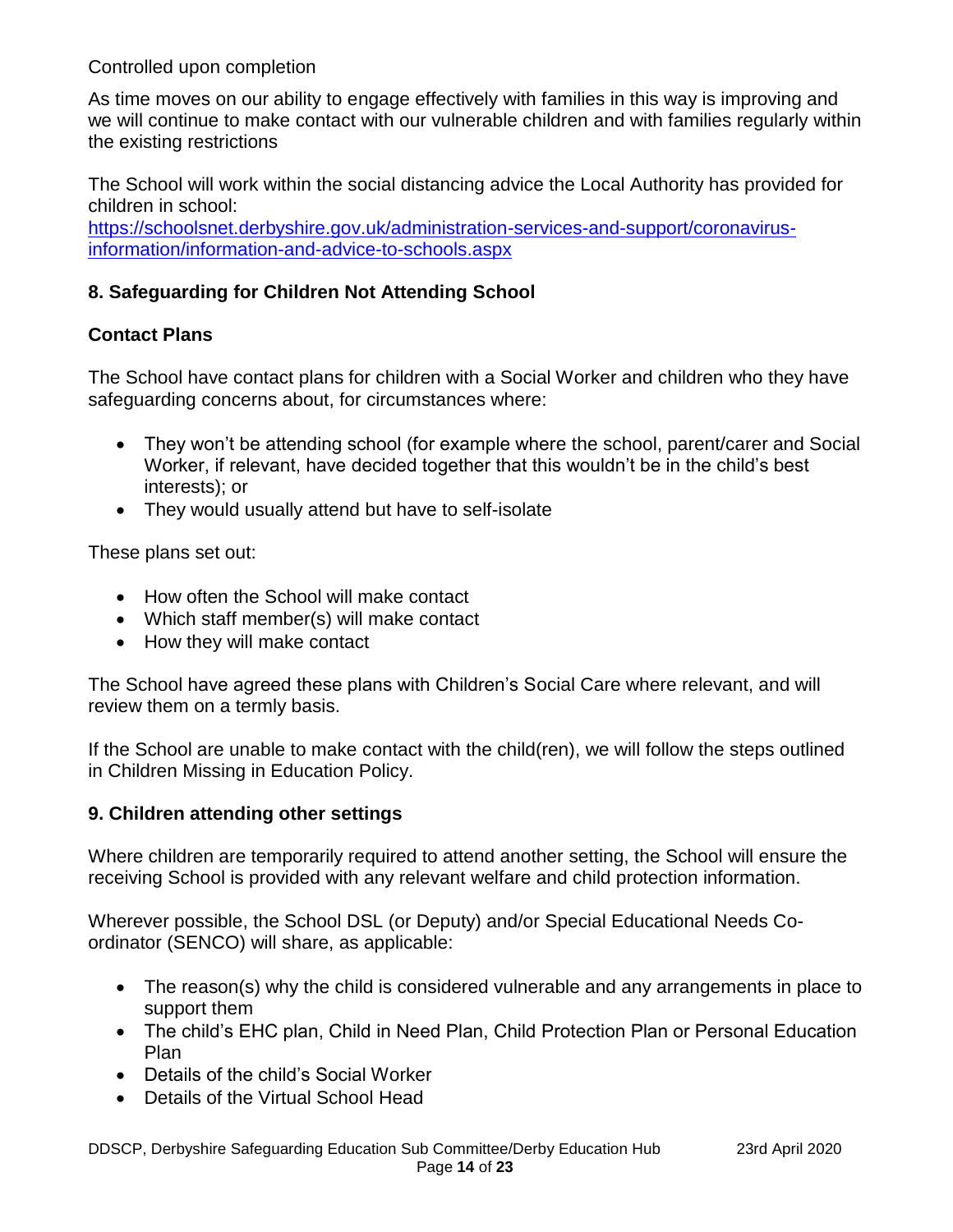Where the DSL, Deputy or SENCO in unable to share this information, the School Senior Leader(s) identified in Key Contacts will do this.

The School will share this information before the child arrives as far as is possible, and otherwise as soon as possible afterwards.

# **10. Safeguarding all children**

Staff and volunteers are aware that this difficult time potentially puts all children at a greater risk.

Staff and volunteers will continue to be alert to any signs of abuse, or effects on learners' mental health that are also safeguarding concerns, and act on any concerns immediately. In particular, children are likely to be spending more time online (see Section 12 below).

### **11. Peer on peer abuse**

We will continue to follow the principles set out in Part 5 of Keeping Children Safe in Education, [Sexual violence and sexual harassment between children in schools and](https://www.gov.uk/government/publications/sexual-violence-and-sexual-harassment-between-children-in-schools-and-colleges) colleges [guidance](https://www.gov.uk/government/publications/sexual-violence-and-sexual-harassment-between-children-in-schools-and-colleges) and local [multi-agency safeguarding children procedures,](https://derbyshirescbs.proceduresonline.com/contents.html) in particular [Children who](https://derbyshirescbs.proceduresonline.com/p_abuse_by_ch_yp.html)  [Present a Risk of Harm to Others](https://derbyshirescbs.proceduresonline.com/p_abuse_by_ch_yp.html) as well as those outlined within the School/College Child Protection/Safeguarding Policy, when managing reports and supporting victims of peer-onpeer abuse.

Staff should continue to act on any concerns they have immediately.

The School recognises that during the partial closure a revised process may be required for managing any report of such abuse, and support to victims.

The School will listen and work with the young person, the alleged perpetrator, parents/carers and any multi-agency partner required to ensure the safety and security of the young person and that of the alleged perpetrator.

Concerns and actions must be recorded using the schools current systems and appropriate referrals made.

# **12. Online Safety**

#### **In school**

The School will continue to have appropriate filtering and monitoring systems in place. Where students are using computers in school, appropriate supervision will be in place.

# **Outside school**

Where staff are interacting with children online, they will continue to follow the School's existing Staff Behaviour Policy/Code of Conduct.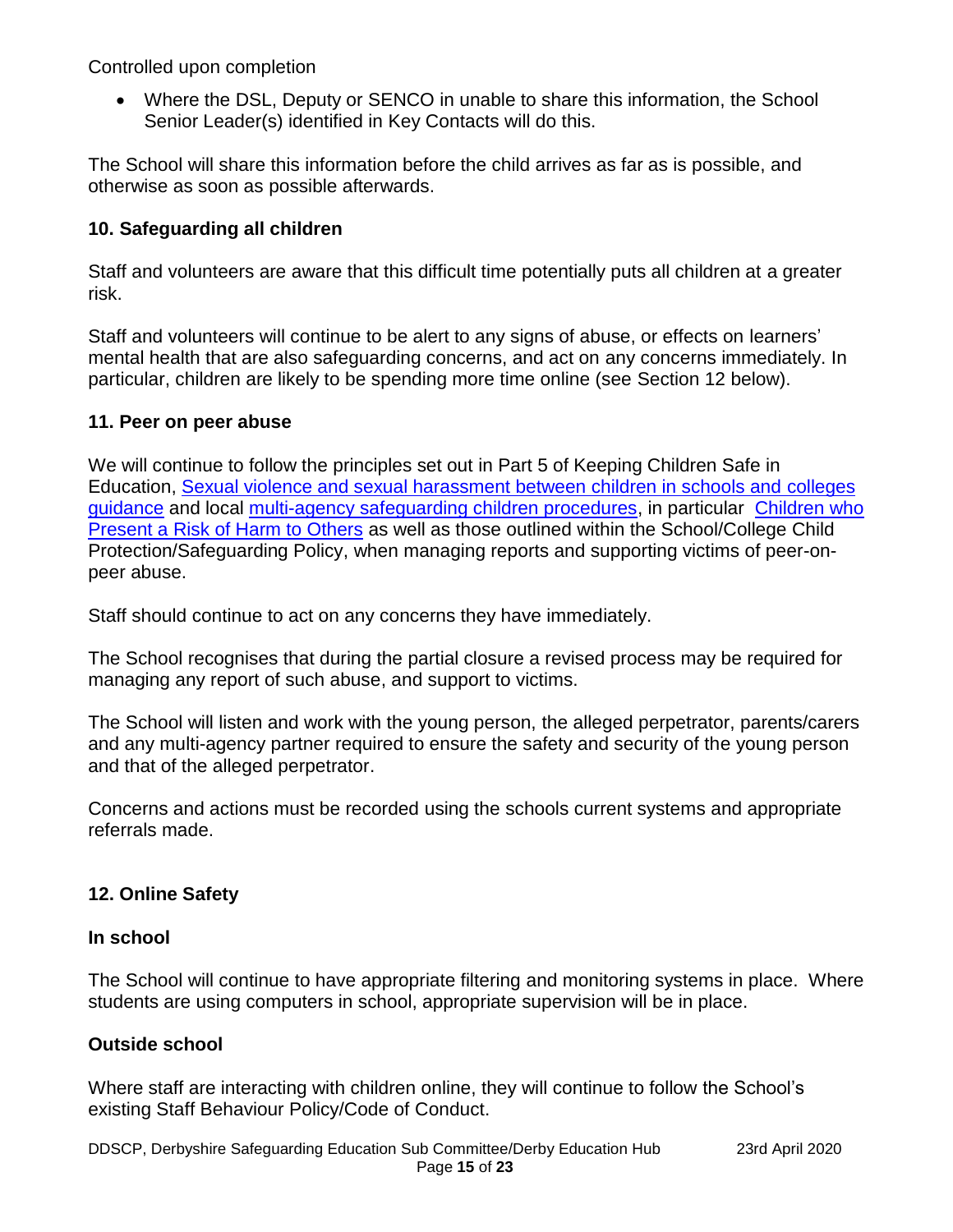It is important that all staff who interact with children, including online, continue to look out for signs a child may be at risk. Any such concerns should be dealt with as per the Child Protection/Safeguarding Policy and where appropriate referrals should still be made to Children's Social Care and the Police if required.

Online teaching will follow the same principles as set out in the staff Code of Conduct Policy and the Behaviour Policy.

The School will ensure any use of online learning tools and systems is in line with privacy and data protection/GDPR requirements.

The School will consider guidance as detailed below when delivering virtual lessons, especially where webcams are involved:

- No 1:1s, groups only.
- Staff and children must wear suitable clothing, as should anyone else in the household.
- Any computers used should be in appropriate areas, for example, not in bedrooms; and the background should be blurred.
- The live class should not be recorded.
- Live classes should be kept to a reasonable length of time, or the streaming may prevent the family 'getting on' with their day.
- Language must be professional and appropriate, including any family members in the background.
- Staff must only use communication systems provided by the school/college to communicate with learners.
- Staff should record, the length, time, date and attendance of any sessions held.

If IT staff are unavailable, our contingency plan is to contact an IT staff member from another local secondary school or the LA.

The School will consider the safeguards around loaning equipment and will take advice from the School ICT services on the issues.

The School will work with any further guidance issued by the Local Authority in respect to remote working and learning, and when using online to communicate with children and their families.

Staff will continue to be alert to signs that a child may be at risk of harm online, and act on any concerns immediately, following our reporting procedures as set out in Section 3 of this Addendum.

The School will ensure children know how to report any concerns they have back to the School, and signpost them to other sources of support if required.

#### **Working with Parents and Carers**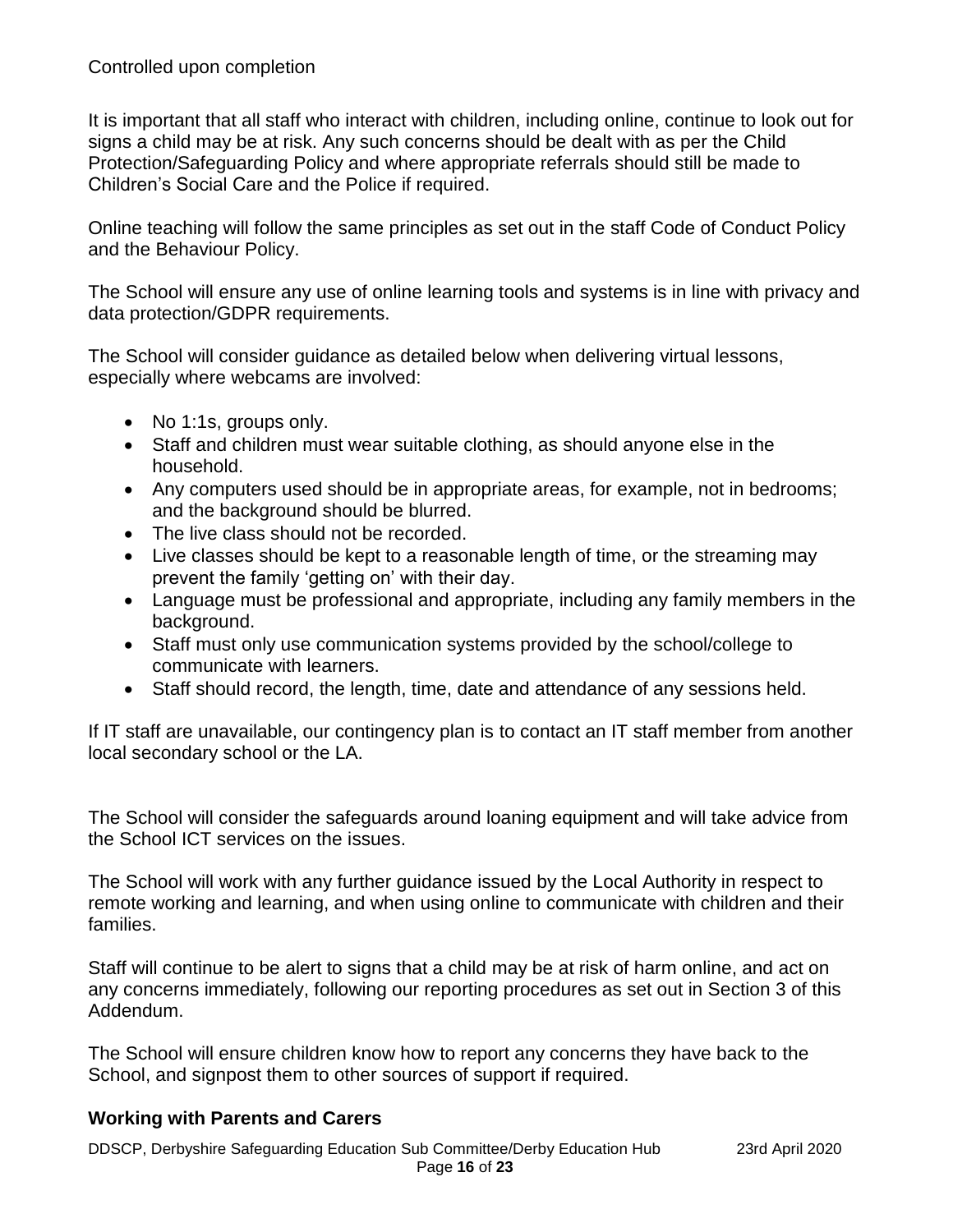The School will ensure parents and carers:

- Are aware of the potential risks to children online and the importance of staying safe online.
- Are aware of what the School is asking children to do online, including what sites they will be using and who they will be interacting with from our school.
- Are aware that parents/carers should only use reputable online companies or tutors if they wish to supplement the remote teaching and resources the School provides.
- Know additional resources that are available for support to keep their children safe online.

The School will work within any further local guidelines issued to Schools around Video Conferencing and Remote Learning (e.g. Zoom, Microsoft Teams) during the COVID-19 Outbreak.

# **13. Mental Health and Well-being**

Where possible, the School will continue to offer our current support for learner mental health and wellbeing for all of our learners.

The School will also signpost all learner, parents and staff to other resources to support good mental health at this time.

When setting expectations for pupils/students learning remotely and not attending school, teachers will bear in mind the potential impact of the current situation on both children's and adults' mental health and well-being.

The Derbyshire Early Help teams are closely aligned with the Mental Health Specialist Community Advisors and they will work together to provide the most appropriate support for children and families during the current COVID-19 pandemic.

This will include online support from preventative services, specialist services and if appropriate the Crisis Teams will support children.

Resources are available and have been especially adapted to support children who may be anxious during social distancing and self-isolation; these are available from the DCC website and school staff can be guided to these resources by the local Early Help Teams:

[https://www.derbyshire.gov.uk/social-health/health-and-wellbeing/health-protection/disease](https://www.derbyshire.gov.uk/social-health/health-and-wellbeing/health-protection/disease-control/coronavirus/schools/schools-parents.aspx)[control/coronavirus/schools/schools-parents.aspx](https://www.derbyshire.gov.uk/social-health/health-and-wellbeing/health-protection/disease-control/coronavirus/schools/schools-parents.aspx)

[https://www.mentallyhealthyschools.org.uk/media/1960/coronavirus-mental-health-and](https://www.mentallyhealthyschools.org.uk/media/1960/coronavirus-mental-health-and-wellbeing-resources.pdf)[wellbeing-resources.pdf](https://www.mentallyhealthyschools.org.uk/media/1960/coronavirus-mental-health-and-wellbeing-resources.pdf)

# **Supporting Children Not in School**

The school is committed to ensuring the safety and wellbeing of all its children and young people.

DDSCP, Derbyshire Safeguarding Education Sub Committee/Derby Education Hub 23rd April 2020 Page **17** of **23**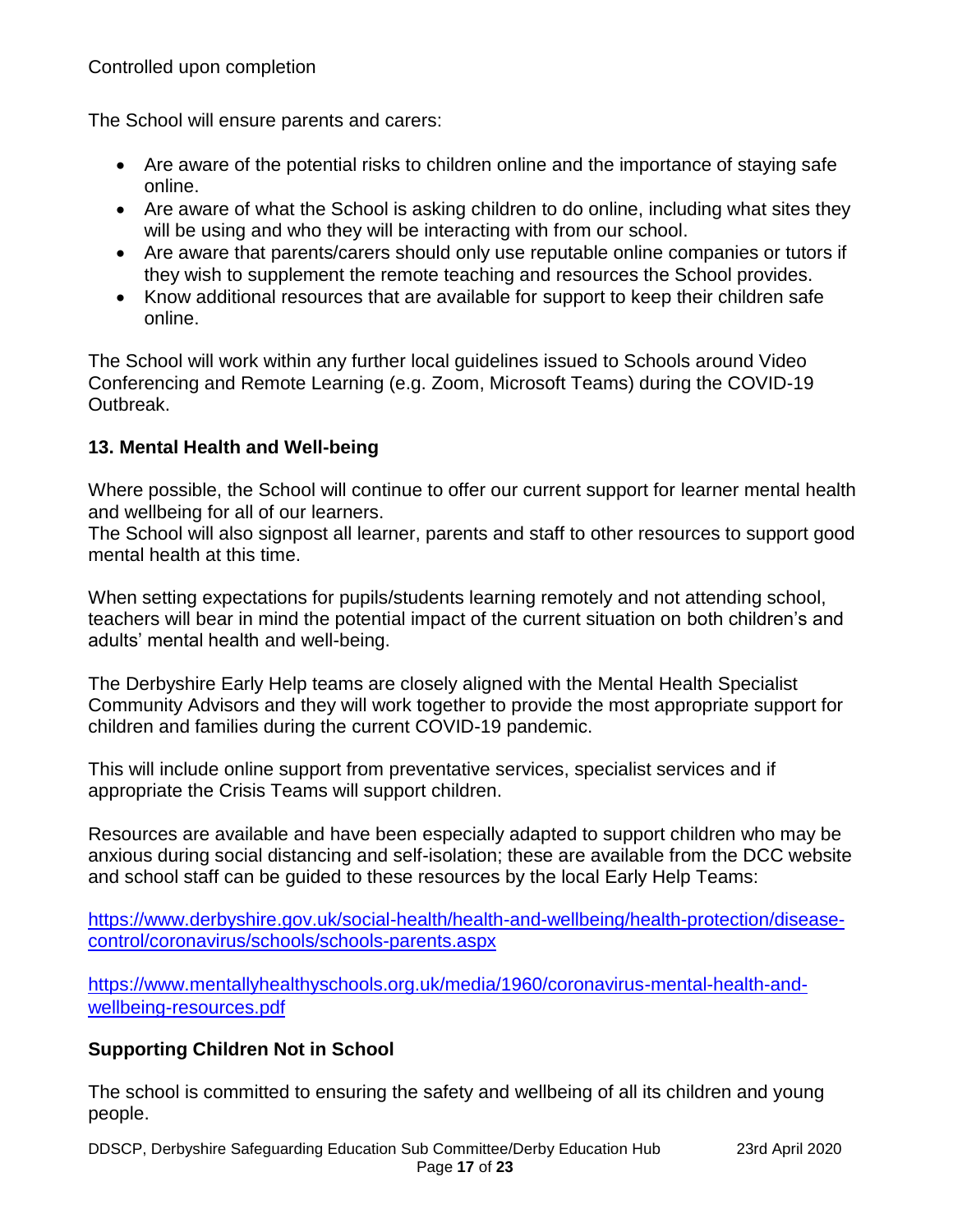Where the DSL has identified a child to be on the edge of social care support, or who would normally receive pastoral type support in school, they should ensure that a robust contact plan and risk assessment is in place for that child or young person.

Details of this plan must be recorded on the schools current recording system, as should a record of contacts that have been made.

The contact plans can include; remote contact, phone contact, door step visits. Other individualised contact methods should be considered and recorded.

The School and its DSL will work closely with all stakeholders to maximise the effectiveness of any contact plan.

This plan and risk assessments must be reviewed regularly (at least once a fortnight) and where concerns arise, the DSL will consider any referrals as appropriate.

The School will share safeguarding messages on its website and social media pages.

The School recognises that education is a protective factor for children and young people, and the current circumstances, can affect the mental health of pupils and their parents/carers. Teachers at the School need to be aware of this in setting expectations of learners' work where they are at home.

The School will ensure that where we care for children of critical workers and vulnerable children on site, we ensure appropriate support is in place for them. This will be bespoke to each child and recorded appropriately.

#### **Supporting Children in School**

The School is committed to ensuring the safety and wellbeing of all its students.

The School will continue to be a safe space for all children to attend and flourish. The Headteacher/Principal will ensure that appropriate staff are on site and staff to learner ratio numbers are appropriate, to maximise safety.

The School will refer to the Government guidance for education and childcare settings on how to implement social distancing and continue to follow the advice from Public Health England on handwashing and other measures to limit the risk of spread of COVID-19.

The School will ensure that where they care for children of critical workers and vulnerable children on site, will ensure appropriate support is in place for them. This will be bespoke to each child and recorded appropriately.

#### **14. Domestic Abuse**

The current COVID-19 measures being taken are likely to increase the stress on family life and it is expected that domestic abuse incidents are likely to rise.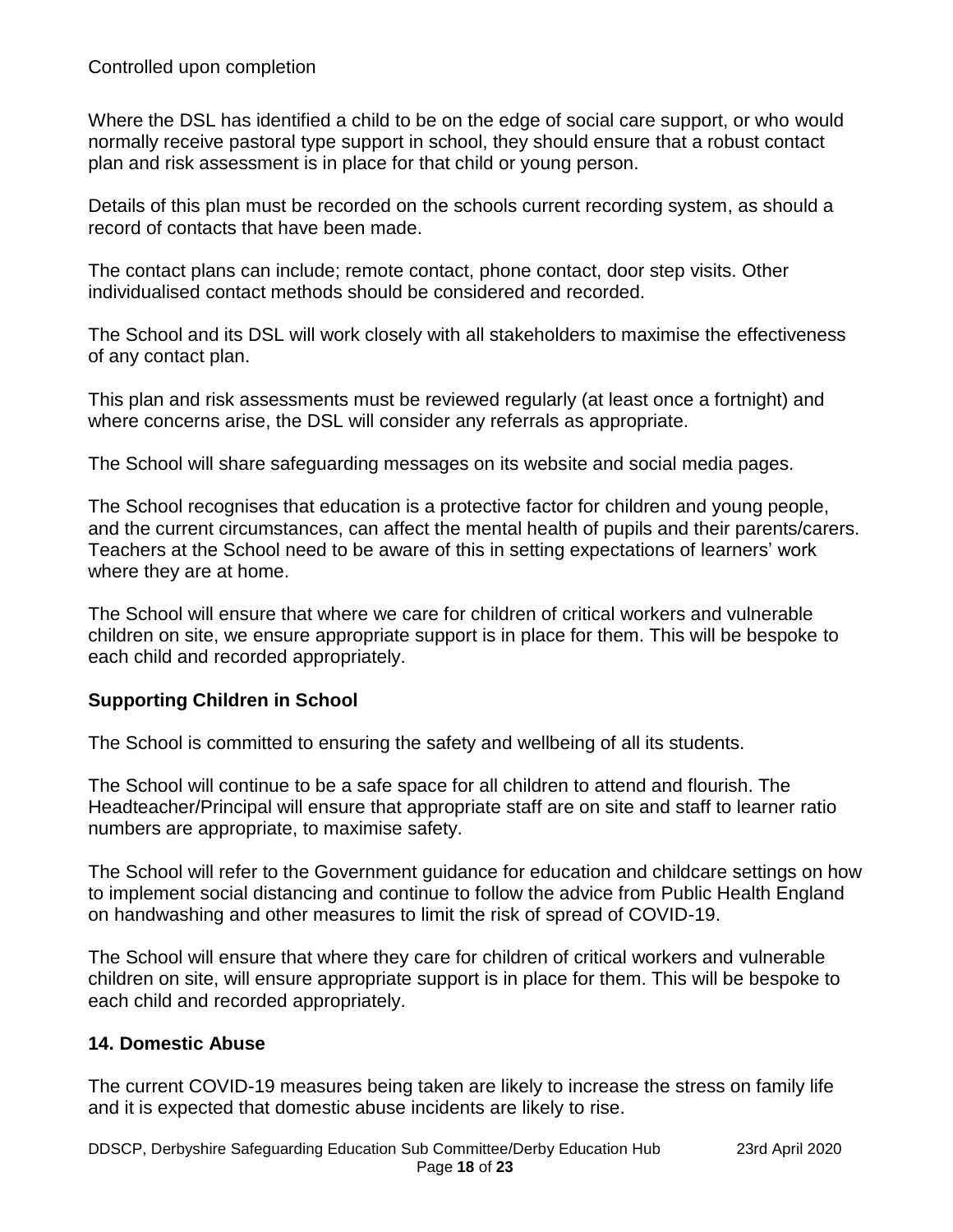The School will continue to receive domestic abuse notifications via the Stopping Domestic Abuse Together (SDAT) initiative as will Children's Social Care. Notifications will continue to be recorded in the children's Safeguarding File. The Police are providing the existing responses and there is no change to practice:

[https://schoolsnet.derbyshire.gov.uk/keeping-children-safe-in-education/safeguarding](https://schoolsnet.derbyshire.gov.uk/keeping-children-safe-in-education/safeguarding-policies-guidance-and-protocols/domestic-abuse-notifications.aspx)[policies-guidance-and-protocols/domestic-abuse-notifications.aspx](https://schoolsnet.derbyshire.gov.uk/keeping-children-safe-in-education/safeguarding-policies-guidance-and-protocols/domestic-abuse-notifications.aspx)

As with any concern about a child the School will take steps to ensure the child is safe. In all cases the School will review what they know about the child and their family.

If the child is expected to attend school, the usual checks should be made on their welfare.

- What is known about the child when they arrived (or not) at school today?
- Who in the school needs to be informed?
- What 'checks' need to be carried out and how best can these be achieved?
- Are they in school today? How are they presenting physically and emotionally? Are there any changes in their behaviour?

When a child is not at expected to be at school there should be consideration about how best the School can seek assurance on their welfare and what checks can be made.

#### **In all cases the School will make general enquires with the child about how they are. The Domestic Abuse Notification should not be referred to unless it is directly mentioned by the child or where the parent/carer raises the issue.**

If the DSL/Deputy DSL identifies any child protection concerns they will refer to Children's Social Care.

Children's Social Care will also review the incident and will liaise with the school where there are Child Protection concerns about the safety of the child.

Where the DSL has identified a child to be on the edge of Social Care support; or who would normally receive pastoral type support in school, they should ensure that a robust contact plan and risk assessment is in place for that child or young person.

Details of this plan must be recorded appropriately, as should a record of contacts that have been made.

The contact plans can include; remote contact, phone contact, door step visits. Other individualised contact methods should be considered and recorded. The School and its DSL will work closely with all stakeholders to maximise the effectiveness of any contact plan.

This plan and risk assessments must be reviewed regularly (at least once a fortnight) and where concerns arise, the DSL will consider any referrals as appropriate.

# **15. Staff Recruitment, Movement of Staff, Training and Induction**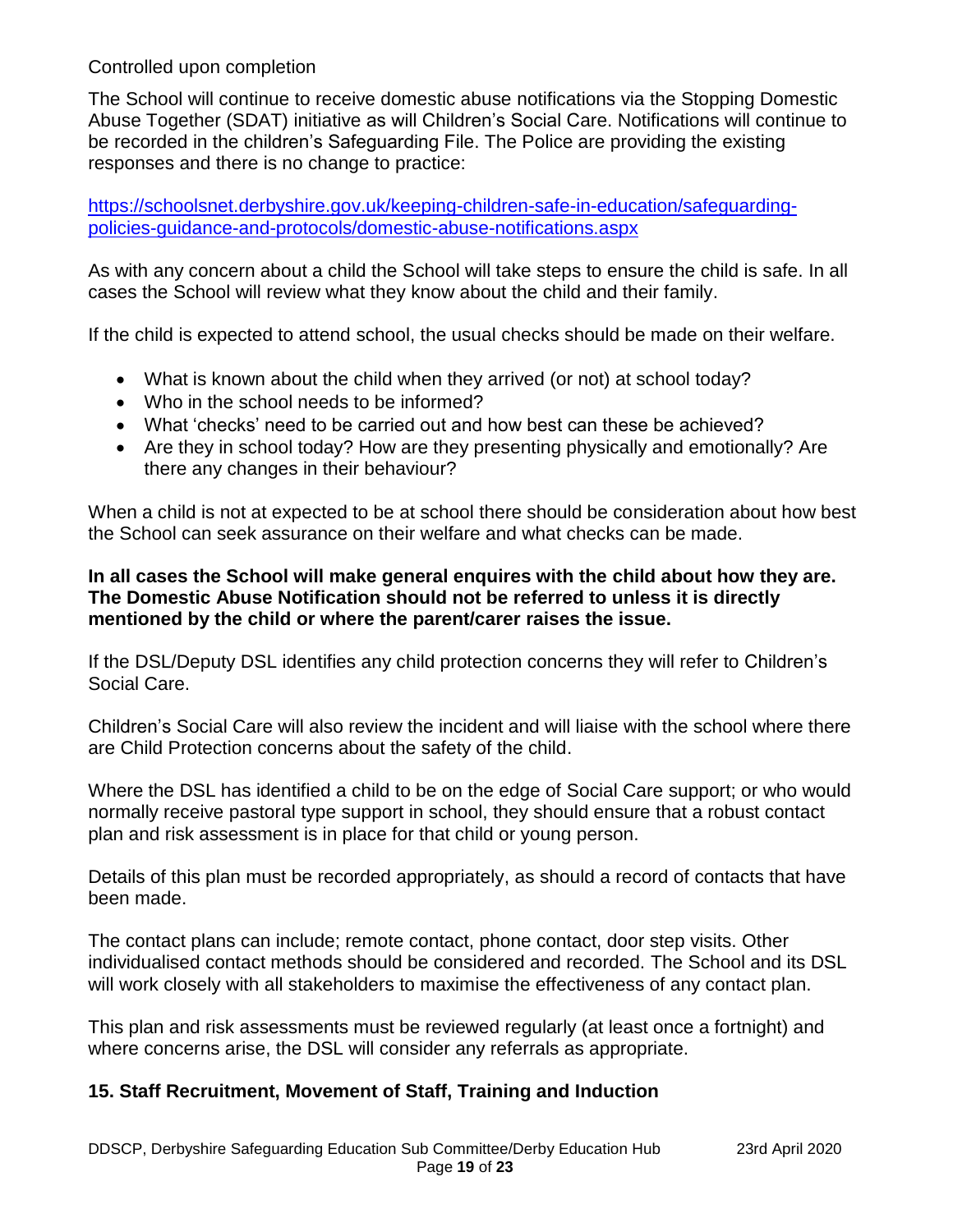### **Recruiting New Staff and Volunteers**

- The School will continue to recognise the importance of robust safer recruitment procedures, so that adults and volunteers who work in our school are safe to work with children.
- The School will continue to follow safer recruitment procedures, and Part 3 of Keeping Children Safe in Education.
- In urgent cases, when validating proof of identity documents to apply for a DBS check, The School will initially accept verification of scanned documents via online video link, rather than being in physical possession of the original documents. This approach is in line with revised guidance from the DBS.
- New staff must still present the original documents when they first attend work at the school.
- The School will continue to undertake the usual checks on new volunteers, and to carry out Risk Assessments to decide whether volunteers who are not in regulated activity should have an enhanced DBS check, in accordance with paragraphs 167-172 of Keeping Children Safe in Education.
- Where new staff are recruited, or new volunteers enter the School, they will continue to be provided with a Safeguarding Induction.

It remains essential that people who are unsuitable are not allowed to enter the children's workforce or gain access to children. When recruiting new staff, the School will continue to follow the relevant Safer Recruitment Processes for their setting, including, as appropriate, relevant sections in Part 3 of Keeping Children Safe in Education (2019) (KCSIE).

In response to COVID-19, the Disclosure and Barring Service (DBS) has made changes to its guidance on standard and enhanced DBS ID checking to minimise the need for face to face contact.

Where the School is utilising volunteers, they will continue to follow the checking and risk assessment process as set out in paragraphs 167 to 172 of KCSIE. Under no circumstances will a volunteer who has not been checked be left unsupervised or allowed to work in regulated activity.

# **Staff 'on loan' from Other Schools**

If staff are deployed from another education or children's workforce setting the School will take into account the DfE supplementary guidance on Safeguarding Children during the COVID-19 pandemic and will accept portability by seeking assurances from the current employer in writing that;

- the individual has been subject to an enhanced DBS and Children's Barred List check
- there are no known concerns about the individual's suitability to work with children
- there is no ongoing disciplinary investigation relating to that individual

As well as seeking assurance from the 'loaning' School/College that staff have had the appropriate checks; the School will also assess the risks of staff 'on loan' working in the School. Each school is responsible for its own risk assessments.

DDSCP, Derbyshire Safeguarding Education Sub Committee/Derby Education Hub 23rd April 2020 Page **20** of **23**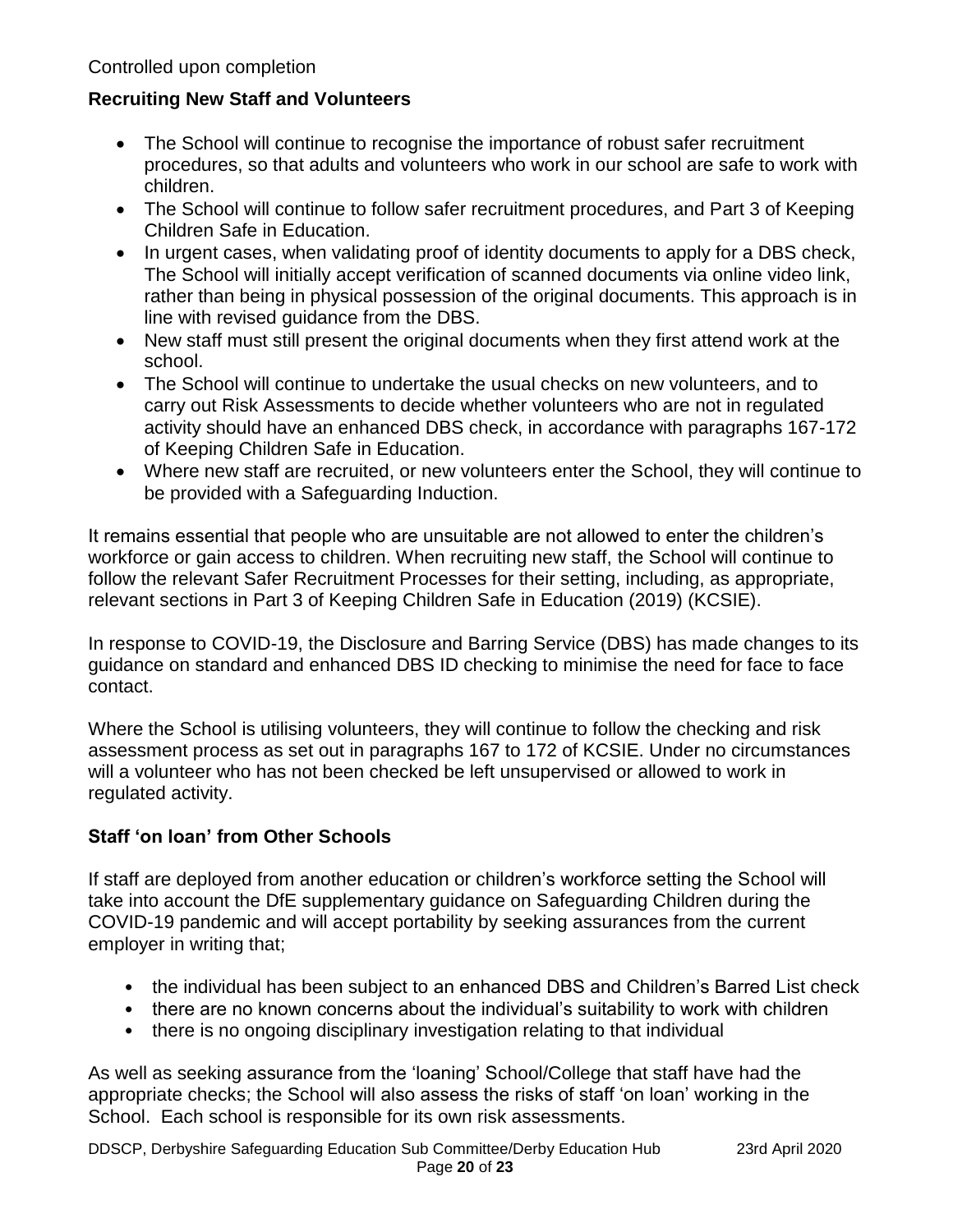The School will also use the DBS Update Service, where these staff have signed up to it, to check for any new information.

#### **Safeguarding Induction and Training**

The School will make sure loaned staff and volunteers are aware of changes to the procedures and local School arrangements.

New staff and volunteers will continue to receive:

- A Safeguarding Induction
- A copy of the Schools Child Protection Safeguarding Policy (and this addendum)
- Keeping Children Safe in Education (part 1)

The School will decide on a case by case basis what level of Safeguarding Induction staff 'on loan' need. In most cases, this will be:

- A copy of the School Child Protection/Safeguarding Policy and this addendum
- Confirmation of local processes
- Confirmation of DSL arrangements

The School will pay regard to:

Visitors and External Contributors Policy, issued to all Derbyshire education settings: [https://schoolsnet.derbyshire.gov.uk/keeping-children-safe-in-education/safeguarding](https://schoolsnet.derbyshire.gov.uk/keeping-children-safe-in-education/safeguarding-policies-guidance-and-protocols/safeguarding-model-policies.aspx)[policies-guidance-and-protocols/safeguarding-model-policies.aspx](https://schoolsnet.derbyshire.gov.uk/keeping-children-safe-in-education/safeguarding-policies-guidance-and-protocols/safeguarding-model-policies.aspx)

#### **16. Keeping Records of who is on Site**

Whilst acknowledging the challenge of the current environment, it is essential from a safeguarding perspective that any School is aware on any given day which staff/volunteers will be in the School. They will also ensure that appropriate checks have been carried out, especially for anyone engaging in regulated activity. As such, the School will continue to keep the Single Central Record (SCR) up to date as outlined in paragraphs 148 to 156 in KCSIE.

The SCR will provide the means to log everyone that will be working or volunteering in a School on any given day, including any staff who may be on loan from other institutions. The SCR will be used to log details of any Risk Assessments carried out on volunteers and staff on loan from elsewhere.

#### **17. Concerns about a staff member or volunteer**

The School will continue to follow the principles set out in Part 4 of Keeping Children Safe in Education, the School Policies and the local Multi-Agency Safeguarding Children Procedures, [Managing Allegations against Staff, Carers and Volunteers.](https://derbyshirescbs.proceduresonline.com/p_alleg_staff_carer_volunteer.html)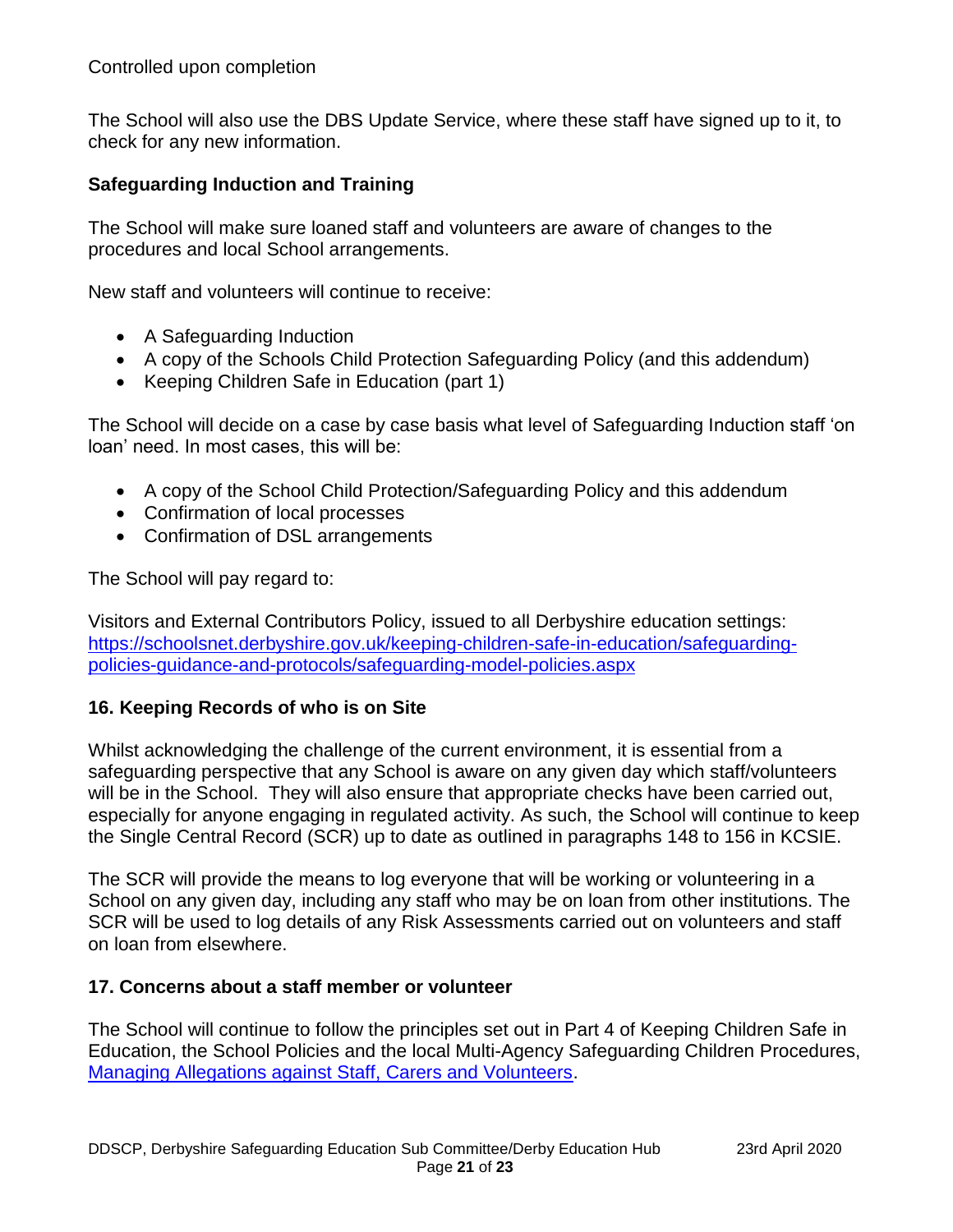Staff should continue to act on any concerns they have immediately. There are no practice changes as to how a referral is made to the Derbyshire LADO. Forms are completed and sent into: [Professional.Allegations@derbyshire.gov.uk](mailto:Professional.Allegations@derbyshire.gov.uk)

The School will continue to follow their legal duty to refer to the Disclosure and Barring Service (DBS) anyone who has harmed or poses a risk of harm to a child or vulnerable adult. Full details can be found at paragraph 163 of KCSIE.

The School will continue to refer potential cases of teacher misconduct to the Teaching Regulation Agency as per paragraph 166 of KCSIE. This will be undertaken via the email address Misconduct. Teacher@education.gov.uk for the duration of the COVID-19 period, in line with government guidance.

# **Staff Absence**

Where the School has concerns about the impact of staff absence – such as our Designated Safeguarding Lead or First Aiders, this will be discussed immediately with the executive Headteacher/SSIO/MAT.

# **18. Monitoring Arrangements**

This policy will be reviewed and updated as Guidance from the Local Safeguarding Partners, other relevant agencies or DfE is received, and as a minimum every 3 – 4 *weeks by the Headteachers of the schools involved* by. At every review, it will be approved by the full governing board.

# **19. Links with other policies**

This policy links to the following policies and procedures:

- Child Protection/Safeguarding
- Staff Behaviour Policy/Code of Conduct
- Health and Safety
- Behaviour Management, including Mental Health and Behaviour, Bullying/Online Bullying and Prejudice-Based Bullying as well as the use of reasonable force/physical intervention, including the increased vulnerability of children with Special Education Needs (SEN) or disabilities and equality duties
- Meeting the needs of pupils with Medical Conditions
- Providing First Aid
- Online safety and other associated issues, including sexting/ 'youth produced sexual imagery', use of pupil mobile phones in school and appropriate filtering and monitoring, including how children can be kept safe from terrorist and extremist material
- Safer Recruitment and Selection, including Single Central Record
- Managing Allegations against Staff, including volunteers and incorporating 'duty to refer'
- School Attendance and children who runaway or go missing from education, home or care
- School Complaints Procedure

DDSCP, Derbyshire Safeguarding Education Sub Committee/Derby Education Hub 23rd April 2020